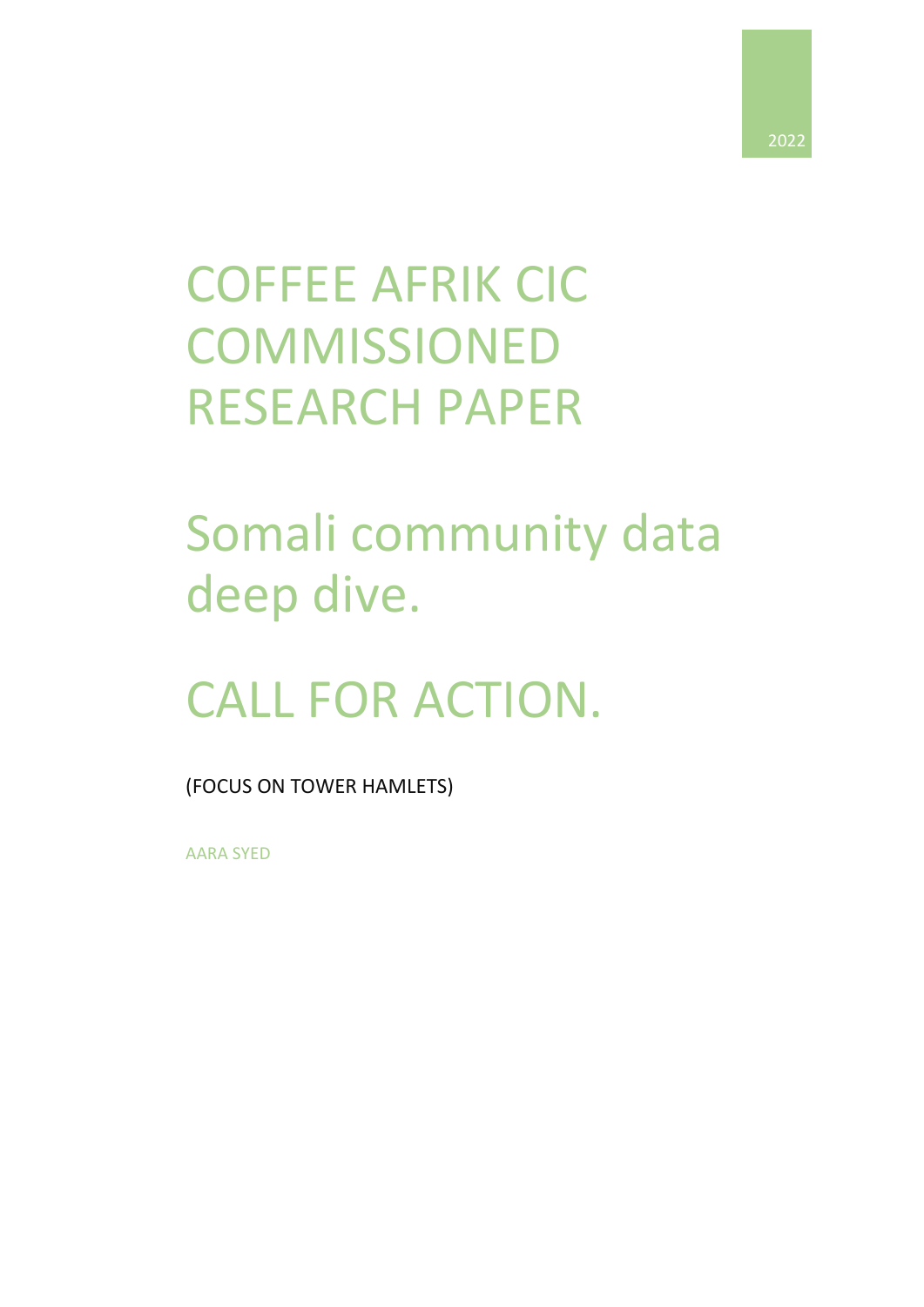# **Table of Contents**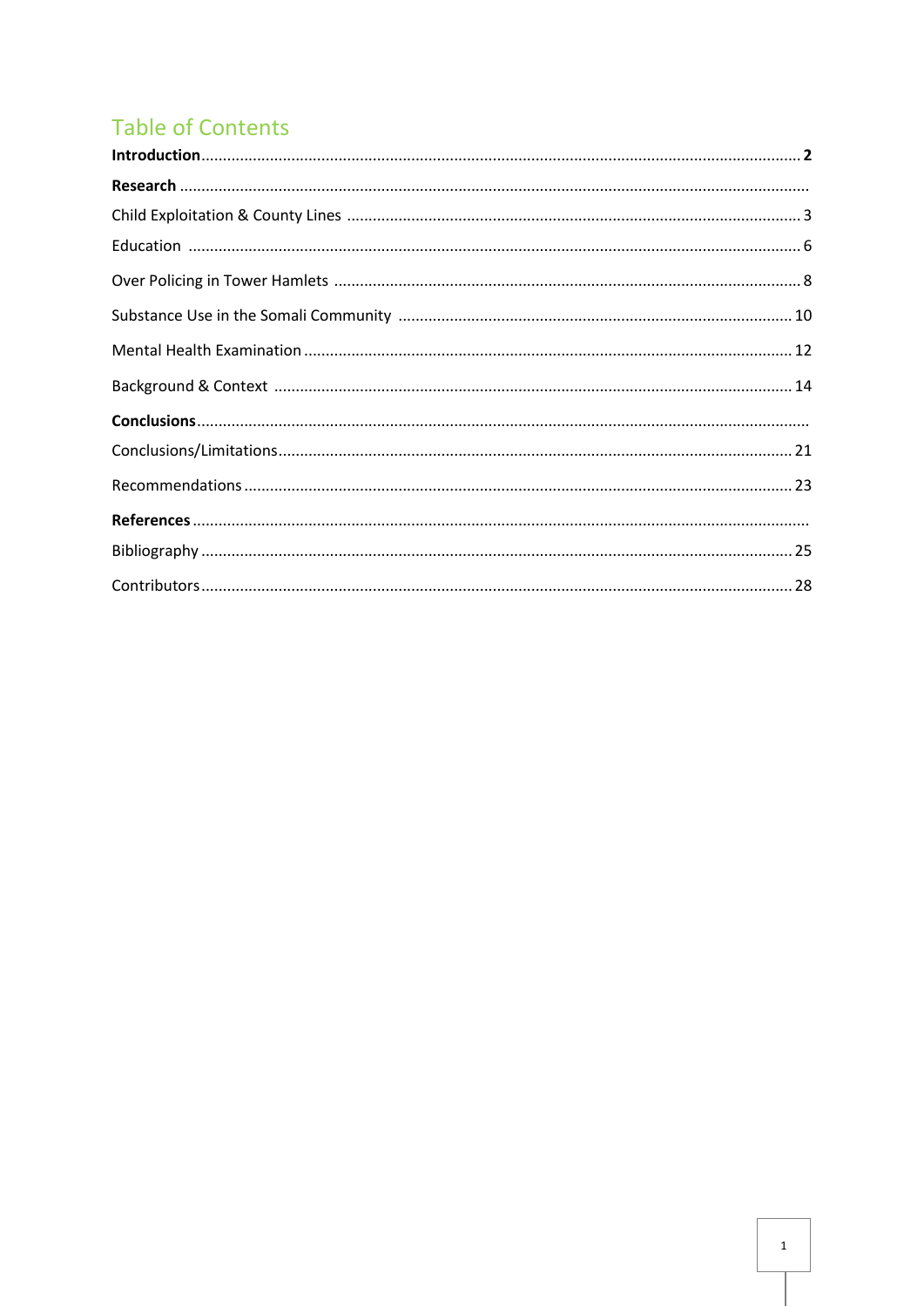# Introduction:

The Somali community in Tower Hamlets and London as a whole, is well established, with first, second, third and fourth generation British-Somalis living in Europe. There is a consistent lack of accessible data and research on the Somali community in London. While media coverage of Somalia, Somaliland and the Somali diaspora is often rooted in racist stereotypes and ignorant prejudice (Open Society, 2014). Furthermore, due to the intersectionalities involved in being Somali, members of this ethnicity can face racism (including criminalisation by the police) as well as Islamophobia which this report endeavours to examine.

This report hopes to discuss the following topics (in reference to the Somali community, with a focus on young Somali men):

- county lines.
- substance use.
- over-policing.
- mental health
- the lack of data available

Racism and Islamophobia are deeply entrenched in British society, and this can manifest in economic vulnerability; child exploitation; possible substance use; violent criminalisation (by the state) and detainment (including in a mental health capacity).

To strengthen and democratise this research, the team conducted primary research in the form of a focus group, this consisted of 8 young, Somali men based in East London discussing their experiences and thoughts on growing up and living in their area, including the quality of state institutions and their treatment of them and their community.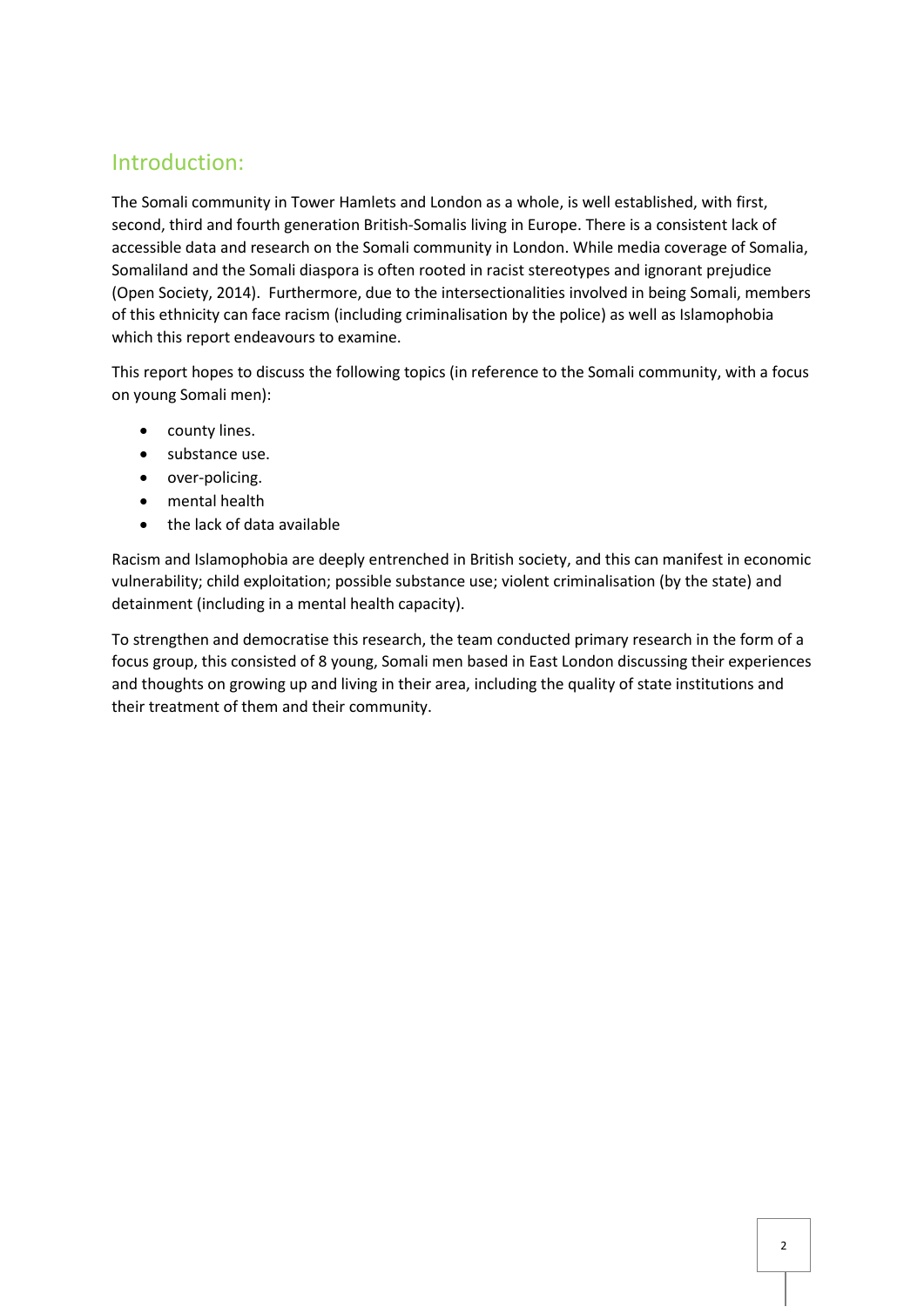### **Child exploitation**

Young people are often the most vulnerable members of society, with intersectionalities like class and race also playing a role in how young people are treated in contemporary Britain & Northern Ireland. The following section will examine child exploitation in Tower Hamlets (with some reference to county lines and grooming) and offer insights into the racist, prejudiced UK education system's treatment of Somali children.

Tower Hamlets reported 374 episodes of concerns of child sexual exploitation that resulted in a child protection strategy meeting in 2018/19, at the same time the Metropolitan Police Service recorded 102 reports of child sexual exploitation in the London Borough. (Evans, Frank, Jay, 2022)

Also stated in the *Independent Inquiry Child Sexual Abuse*'s report (2022), risk assessments and screening tools are used to check whether and how children's social care professionals, police and healthcare professionals respond to children. However, The London Borough of Tower Hamlets' target of completing 90 to 95 percent of risk assessments within three months was not met at any time between June 2018 and March 2019 – the highest completion rate was 87 percent and the lowest 27 percent.



In reference to intersectionalities, the Inquiry state in *Independent Inquiry Child Sexual Abuse*'s report, that when its hearings were taking place the Metropolitan Police Service had conducted no specific planning about the accessibility of child sexual exploitation services to racialised communities at the time. The report highlighted that there were widespread failures to record data about the ethnicity of both perpetrators and victims in the case study areas (which included Tower Hamlets).

In the Tower Hamlets 2019 profile, ethnicity was not recorded for 86 per cent of offenders involved in 147 reports of child sexual exploitation and 14 percent of 166 victims of child sexual exploitation in the Central East Area (Hackney & Tower Hamlets). (Evans, Frank, Jay, 2022)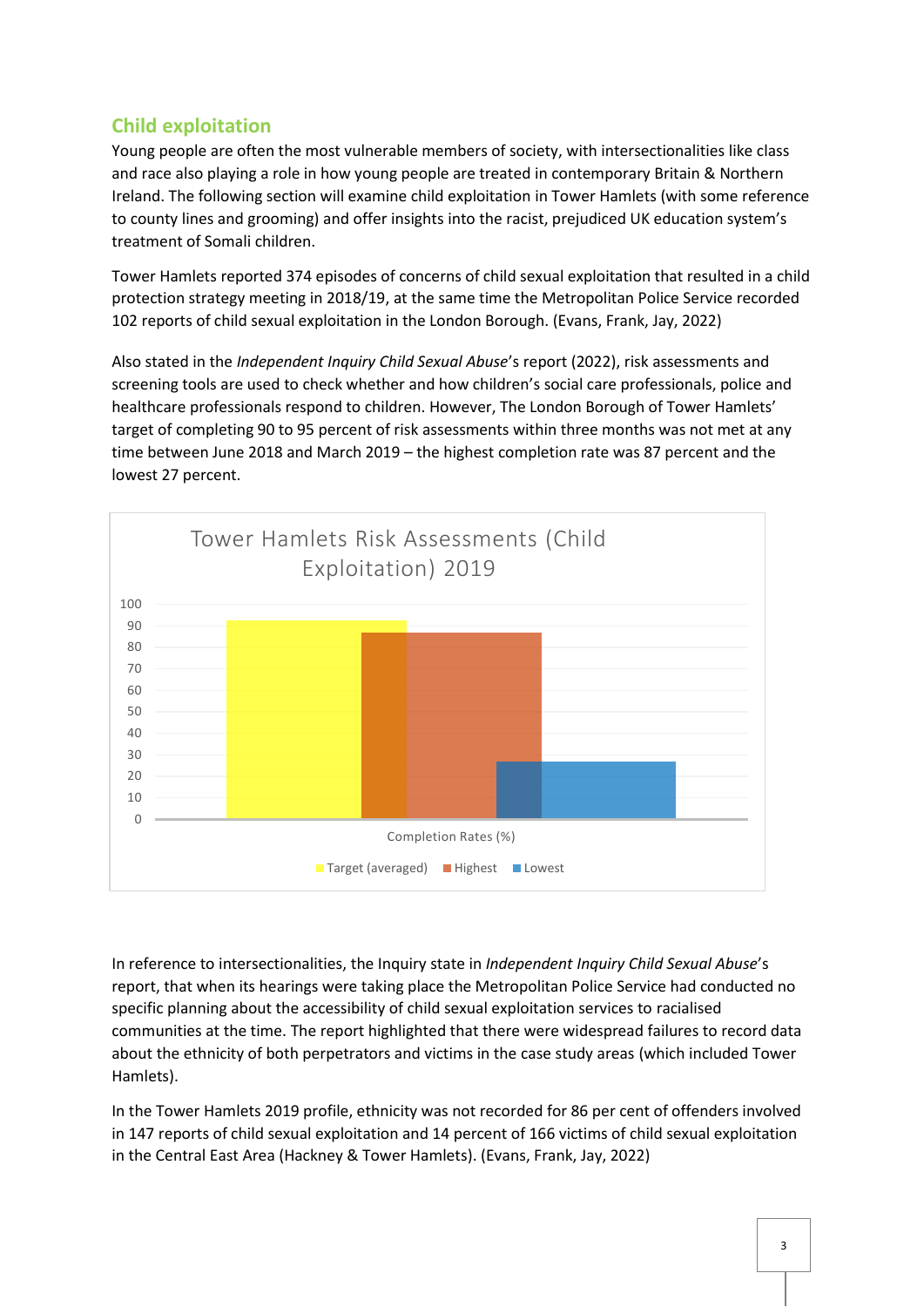Overall, this Inquiry found that none of the studied police forces (including the Metropolitan Police) or local authorities had an accurate understanding of networks sexually exploiting children in their area and that there was a general lack of data on the intersectionalities of the children who were vulnerable to or who experienced exploitation.

### **County Lines**

606 referrals were received by the London Mayor's County Lines Rescue and Response Project (led by a group of boroughs including Tower Hamlets) from May 2019 to April 2020. (Rescue & Response Project, 2020) Tower Hamlets had 18 referrals during this same time period. Some young people across the capital were referred multiple times, so across the 606 referrals, there were 553 young people.

In Tower Hamlets 90 individuals were identified as having a link to county lines or a suspected link to county lines activity. Of the 32 London boroughs, Tower Hamlets is 16th (middle) for the number of individuals identified as having a link (91%) or suspected link to county lines activity (9%). (ibid) This East London borough borders 3 of the 6 boroughs with the highest number of identified individuals. These three boroughs are Newham (187); Southwark (175) and Lewisham (161). (Rescue & Response Project, 2020)



County Lines Project, 2020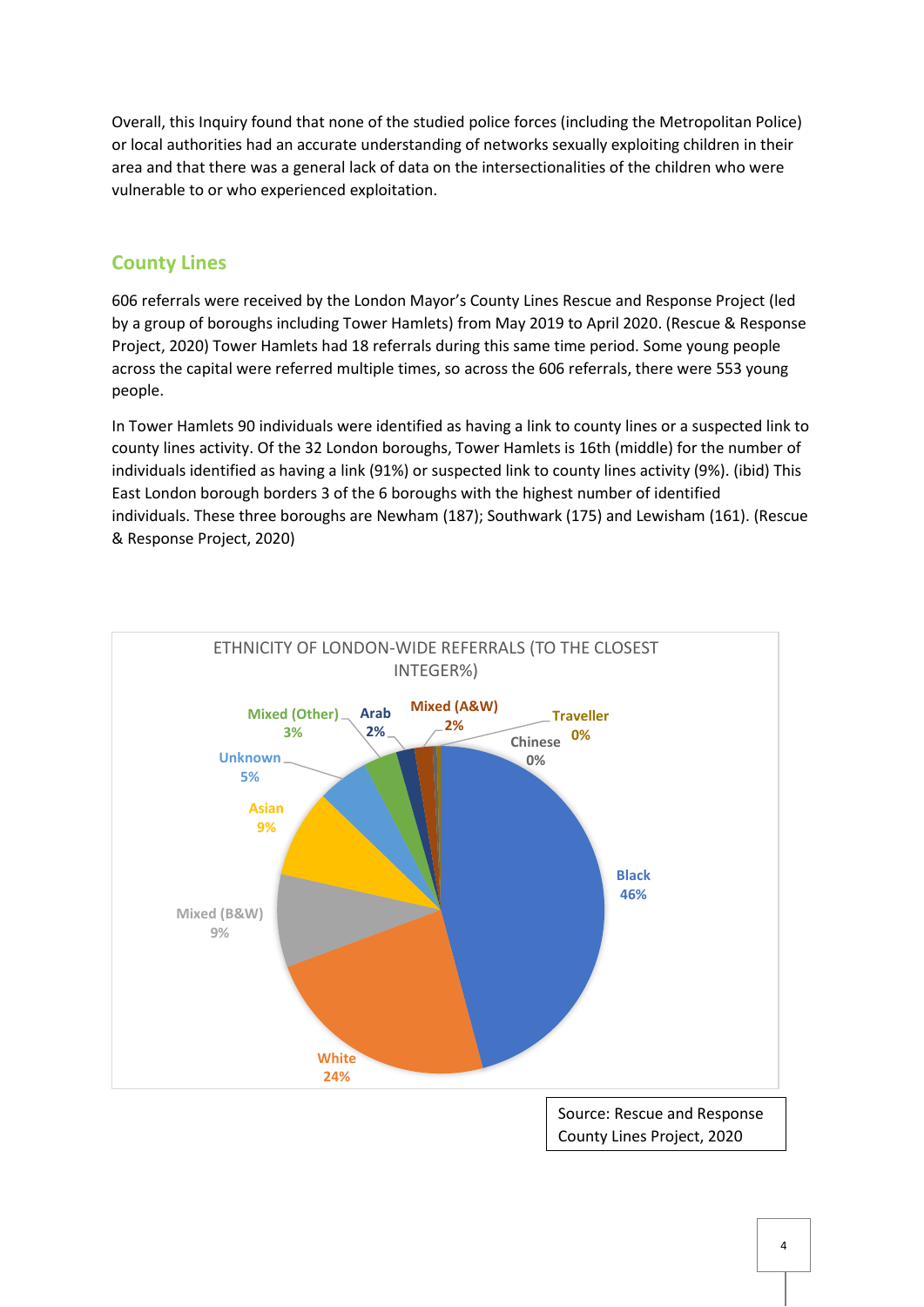#### **More key facts on the Rescue & Response Project referrals:**

- Half of the young people (303) referred to the programme in 2019/20 had at least one reported missing episode believed to be linked to county lines before their referral to the programme. This is a reduction of 22% from the previous year.
- 82% of the young people referred to the programme were male.
- 10% of young people had at least one disability recorded at the time of referral (the most common were neurodivergent conditions: ADHD, Autism & 'learning conditions')
- 71% of those referred to the project were non-white individuals

(Source: Rescue and Response County Lines Project - Year 2 Strategic Assessment 2020, slide 9)

Our 8 focus group participants were asked if they believe that child exploitation in the form of county lines is happening to all children in Tower Hamlets or if the Somali community in the borough is hit hardest. Opinions on this topic diverged, with one individual saying that child involvement in county lines is widespread across all ethnicities in the borough. Another individual added that there are 'a lot of Somalis in county lines as well'.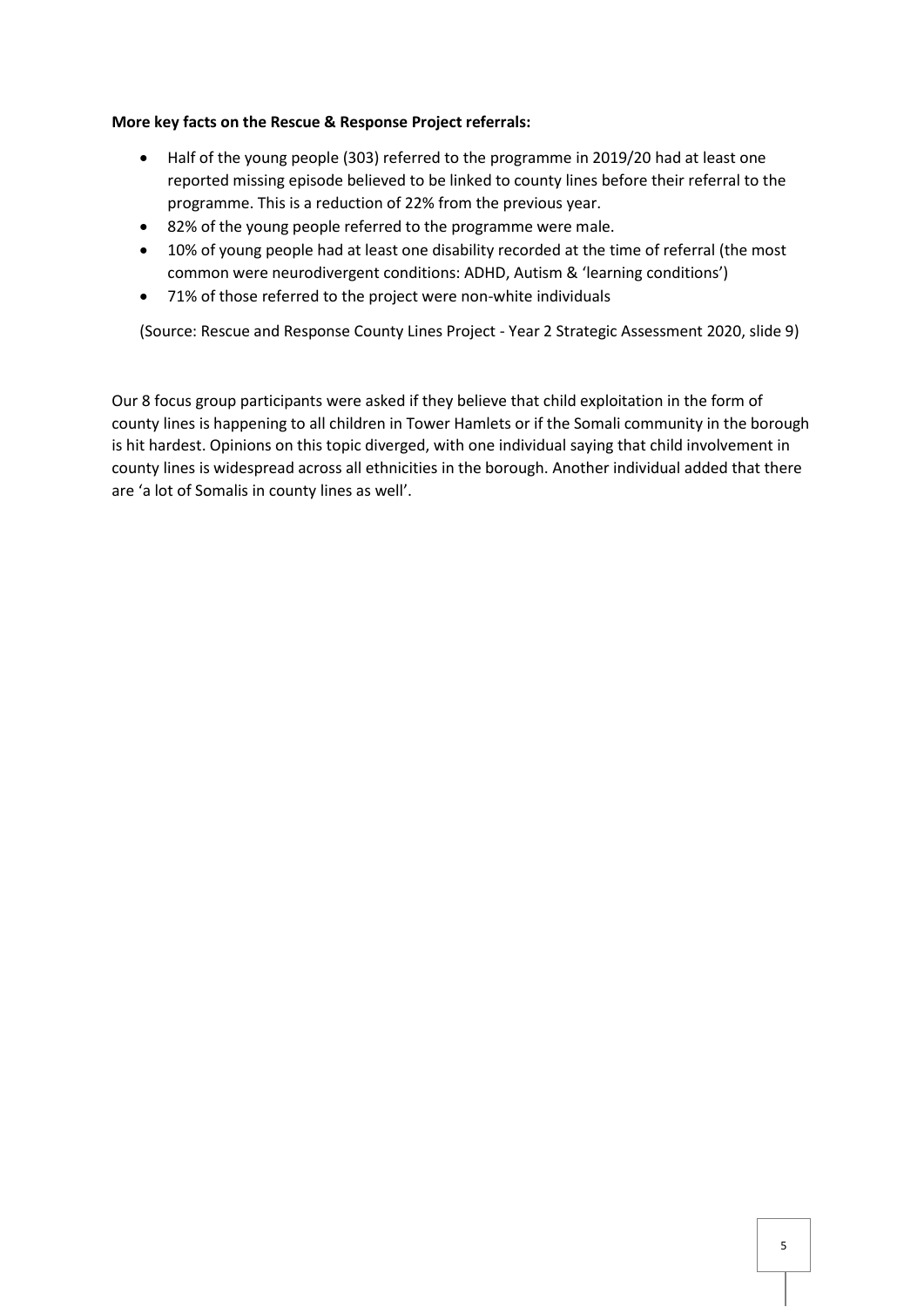

# **Education**

It was reported in 2014 (Open Society Foundation) that British-Somali boys were penalised by the education system and were much more likely to be excluded from school than their white counterparts.

Research participants for this report expressed concerns about underachievement at school, particularly in reference to the way that British-Somali boys were treated by mainstream education, they offered examples of boys being stigmatised as "bad" or referred to special education units if teachers cannot cope with "boisterous behaviour". (ibid)

'Disproportionately Somali young men are admitted to pupil referral. The main reasons are that Somali boys are disruptive and don't listen. Instead of investigating why there are behavioural issues or pupils aren't engaged they are side-lined. (Open Society Somalis in London research participant, Tower Hamlets, woman 18–35)

This report also noted issues that Somali children faced in Tower Hamlets regarding their Muslim identity.

Some focus group participants discussed how schools did not make a distinction between different ethnicities, and instead included everyone under the banner "Muslim" when stipulating what was acceptable dress:

'The experience that I had in terms of uniform was that Somalis fell through the gap. At the school that I went to there were two options … a kilt and a blazer or a salwar khameez. It was a cultural thing rather than religious and we got penalised for not being either or. '(Open Society Somalis in London research participant, Tower Hamlets, woman 18–35, p.54)

The prejudice and representation that exists in Britain when it comes to Somalia, Somaliland and the Somali community in Britain will be discussed in the context section of this report (page 14).

'I remember at school that I was taken out of class to join other Somali girls to talk about our experiences of war. I've never been there. English is my first language. I felt that I missed out on core English language lessons because I was assumed to be a new arrival from a war-torn place.' (Open Society Somalis in London research participant, Tower Hamlets, woman 18–35, p.54)

It has been difficult to find up-to-date data on school exclusions of the Somali community in Tower Hamlets, as No More Exclusions notes in its school exclusion moratorium document, there are inconsistencies in how schools report the ethnicity of excluded pupils, with a number of schools using ethnicity and nationality interchangeably. According to NME this phenomenon most frequently occurred in relation to pupils of African descent. (NME, 2021)

As seen in the Tower Hamlets Somali Taskforce report (2017) there is limited data on Somali children within early years services, the category is simply Black African.

But, in 2017, at Key Stage 2 level, Somali children were in line, or ahead of children from other communities in both mathematics and reading. Additionally, at the time the report was created, an indicator for secondary school readiness was the attainment of level 4b or above in Grammar,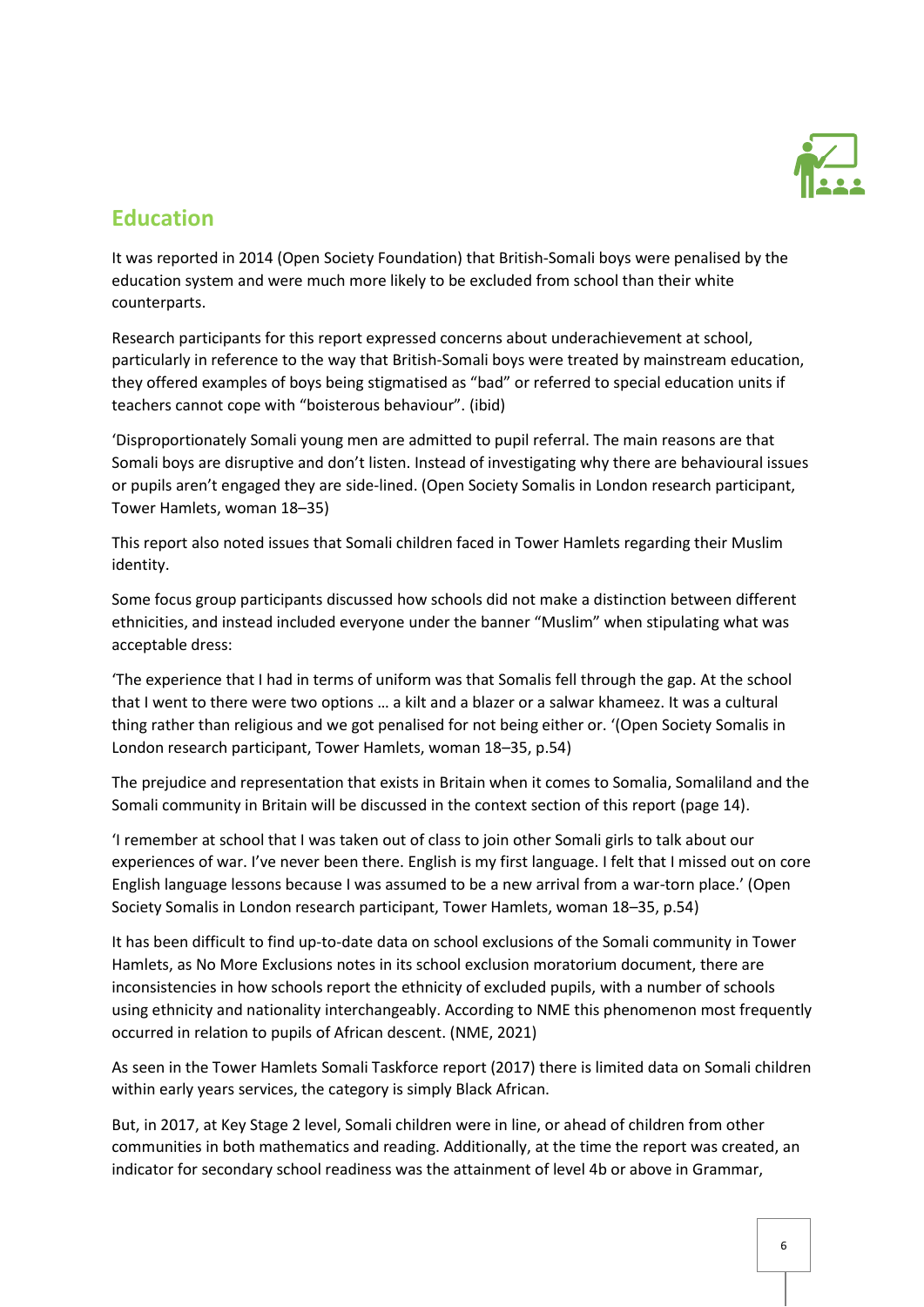Punctuation and Spelling (GPS); this shows whether a child is on the path to obtaining 5 A\*-C GCSEs including English and mathematics. In 2015, Tower Hamlets was ranked second nationally in its achievement of GPS, and Somali children scored 80.5%, second only to Asian children who scored 83.8%. (Tower Hamlets Somali Taskforce: 2017)

Young Somali Londoners have previously expressed that Somali youth are graduating from universities and are doing well, but that these positive achievements are often undercut by negative news. (SYDRC, 2009, p.15)

Community organisation employees/volunteers have stated that there still is not enough support for newly arrived Somali students, particularly those who do not speak English. They are still often placed in classes where they find it difficult to follow the lessons (due to language barriers), and the schools do not provide enough support and resources to help them. (Rasmussen, 2011]

Relevant community workers have expressed that often teachers find it easy to teach the class toward the students who speak English and effectively ignore Somalis and other EAL (English as an additional language) students. This only further isolates Somali children. The community workers, who were also teachers, felt that some other teachers viewed Somali and other minority/refugee pupils as a burden to the classroom. One researcher who conducted case studies in schools found that, "In all five schools there were negative perceptions of Somalis boys and girls among some teaching staff. These perceptions assumed that Somali boys were 'traumatised' therefore they could not be expected to learn or behave". (Rasmussen, 2011, p.23)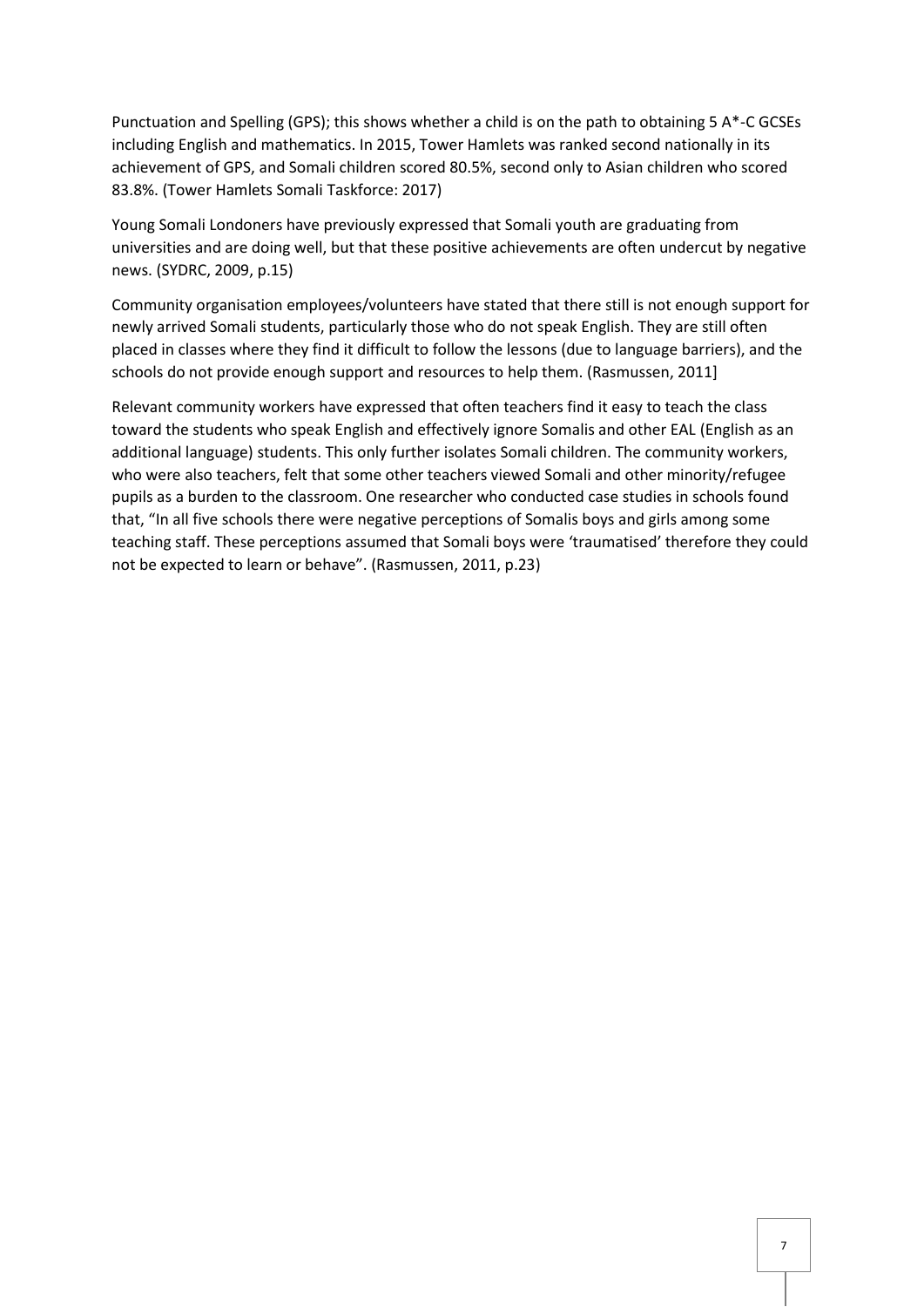# **Over Policing**

In Open Society's *Somalis in London* report (2014) the over-policing of and racism towards young Somali individuals was illustrated partially through its quotes from Somali focus groups based in Camden and Tower Hamlets.

The researchers found that young British-Somali men experienced discrimination by the Metropolitan Police, noting that excessive stop & search is a prominent problem, further adding to the marginalisation of young Somali men in London.

Stakeholders also told the researchers that sometimes families struggled to support young men who had been arrested or charged with offences.

Looking at Tower Hamlets search volumes data recorded by the Metropolitan Police from March 2021 to the end of January 2022, there was clear racial profiling against Black people taking place. The data available only separated race/ethnicity by 'ethnic appearance' and had the following categories: White, Black, Asian, and Other. It is assumed that the Somali population would come under the Black category although white-passing and/or ethnically ambiguous, dual heritage Somali individuals may have been classified under a different category.

There were 1,933 searches of Black people in Tower Hamlets, according to this dataset the Black population in the borough is 22,975 (searches are equivalent to approx. 8.4% of the Black population in the borough). At the same time 5,774 searches of Asian people took place, this data stipulates that the Asian population of Tower Hamlets is 99,353 (searches are equal to approx. 6% of the Asian population). This is a discrepancy of over 2% between the Black and Asian stop & searches in Tower Hamlets.

Meanwhile 2,465 searches of White people took place, the White population is detailed in this data as 114,819 in this East London borough (this number equates to approx. 2.2% of the white population). So Black individuals in Tower Hamlets are over 6% more likely to be stopped & searched than White people in the same area.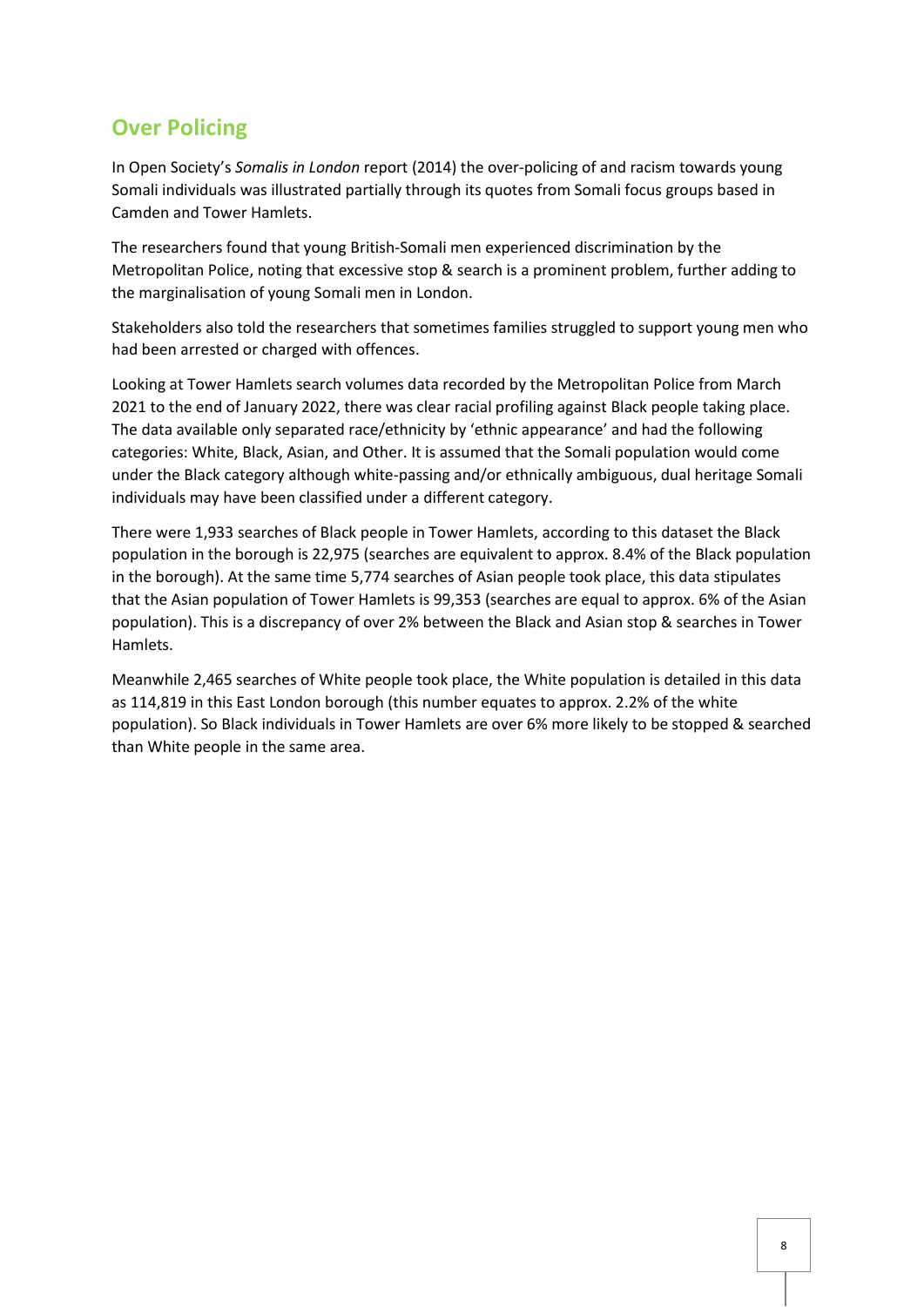

The most stopped and searched age range in the borough was 20-24 (505); the second most stopped and searched age group was 15-19 years (461) and 46 stop and searches were on 10–14-year-olds.

Although this data does not comprehensively look at intersectionalities and has some inconsistencies with its data (in reference to population data), it is clear that young, Black individuals, which includes Somali individuals (who aren't ethnically ambiguous and/or white passing) were disproportionately targeted by the police during this time period.

In 2008, young London-domiciled Somali individuals told researchers that the Stop and Search' programme, is about how you are dressed, and the police treat you accordingly. (SYDRC, 2009)

Looking more generally, Tower Hamlets had the sixth highest proportion (10,474, 5.2% of total search volume) of all stop & searches across London from March 2021 to end of January 2022. (Metropolitan Police Search Data)

In 2010, young Somali boys in East London detailed that in many instances, they felt that their behaviour was misinterpreted as threatening or anti-social, whereas they saw it as a simple manifestation of their social/cultural life (meeting up in large groups, being energetic, hanging around outside the home in the public sphere). (Options UK, 2010)

A participant challenged what a gang actually is, "If two Somali youngsters are hanging around in the street, it is soon considered to be a gang." (SYDRC, 2009)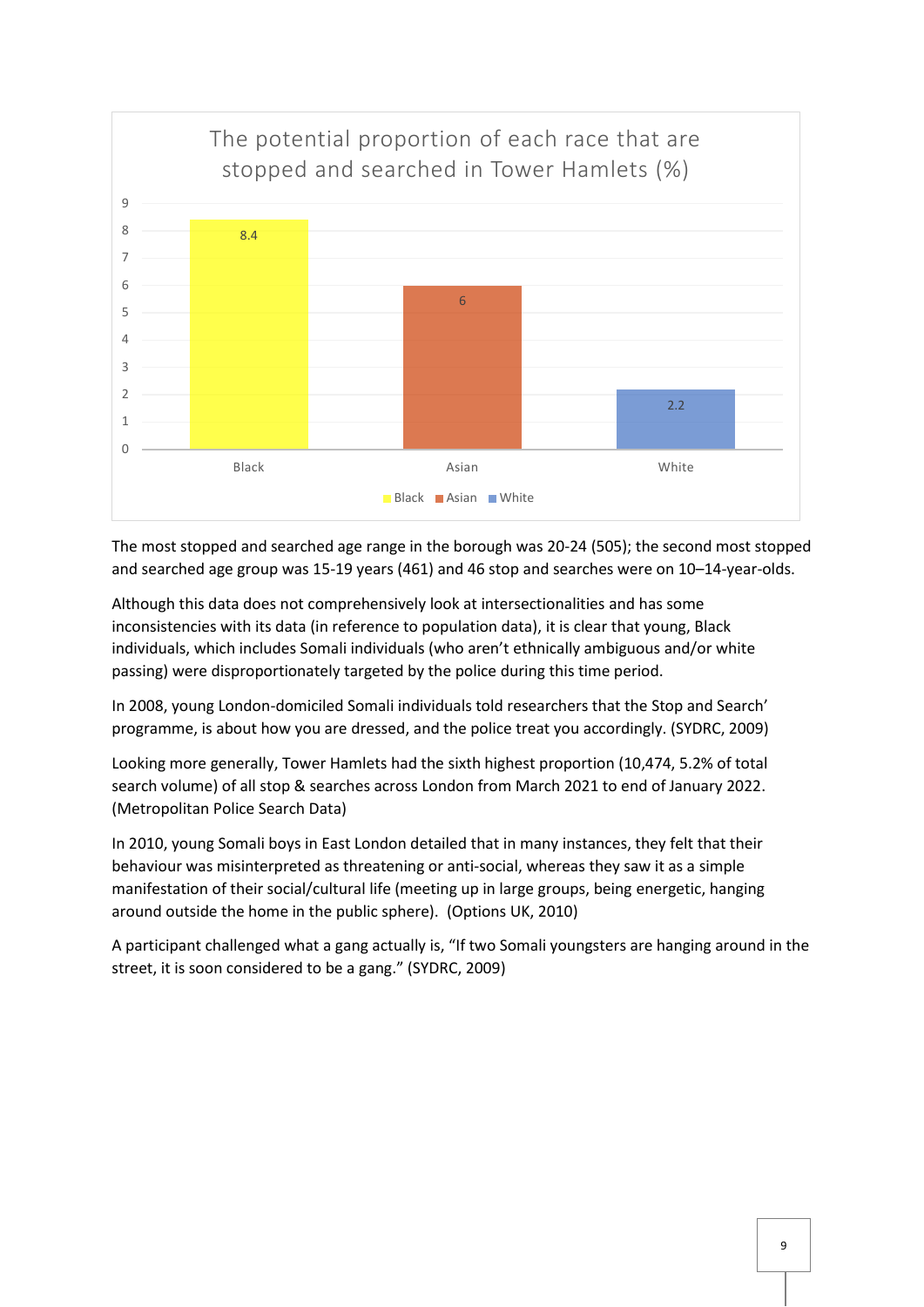

## **Substance Use Data**

The Lammy Review notes that 45% of young people arrive to prison with substance "misuse" problems. (Lammy, 2017)

Substance use is often written about with little sensitivity and unfortunately this often ties in with racism and/or xenophobia and/or classism.

Also, Khat, a psychoactive plant came up repeatedly on the topic of Somali substance use. This may be due to most of the research into Somali drug use in London being quite dated and ties into the theme of under-reporting and under-research into the Somali community in London. Khat was made illegal in the UK on 24 June 2014.

In *Substance Misuse in the Somali community in the UK: Challenges and Strategies for Family Involvement in Effective Treatment* (2007) Toby James based risk factors for substance "misuse" for the Somali community on research on the general asylum seeker and refugee community. This seemingly ignores the British-born second, third, fourth generation Somali individuals that live in the UK.

The Shire Foundation were commissioned by Adfam to produce, *becoming visible* a report (from 2009) that looked at existing literature on the Somali community (with a focus on drug use); findings from consultations with Somali individuals in London and then made corresponding recommendations.

A 16-year-old sixth former told researchers:

'When I go past my local park there are boys really young, like 13–14, smoking weed. Every year it seems younger Somali boys are involved in drug taking… there is a real pressure among young boys to take the stuff.' (The Shire Foundation, 2009, p.24)

Interpretations of the use of Khat (before it was banned) were mixed.

Some individuals interviewed by Patel et al said that that Khat made people more relaxed. (James, 2007: Patel, 2005)

While all respondents for *Becoming visible* referred to the use of Khat in the Somali community as a cause of concern both within their own family and the wider community. Young Somalis said the culture of chewing Khat had extended to young teenagers who became addicted to the drug.

Furthermore, due to the many detrimental effects of unemployment, it was thought that unemployed men in particular were at greater risk of using Khat. (Open Society, 2014)

Racial and xenophobic prejudice may also be limiting support that substance users get. There is widespread evidence that some mainstream support services are not reaching or available to Black and other people of colour, including Somali communities due to a lack of cultural competence in the health system.

The consistent cultural competence issues within the health and social care services could be why family support kept arising when discussing key resources for substance misuse. (James,2007)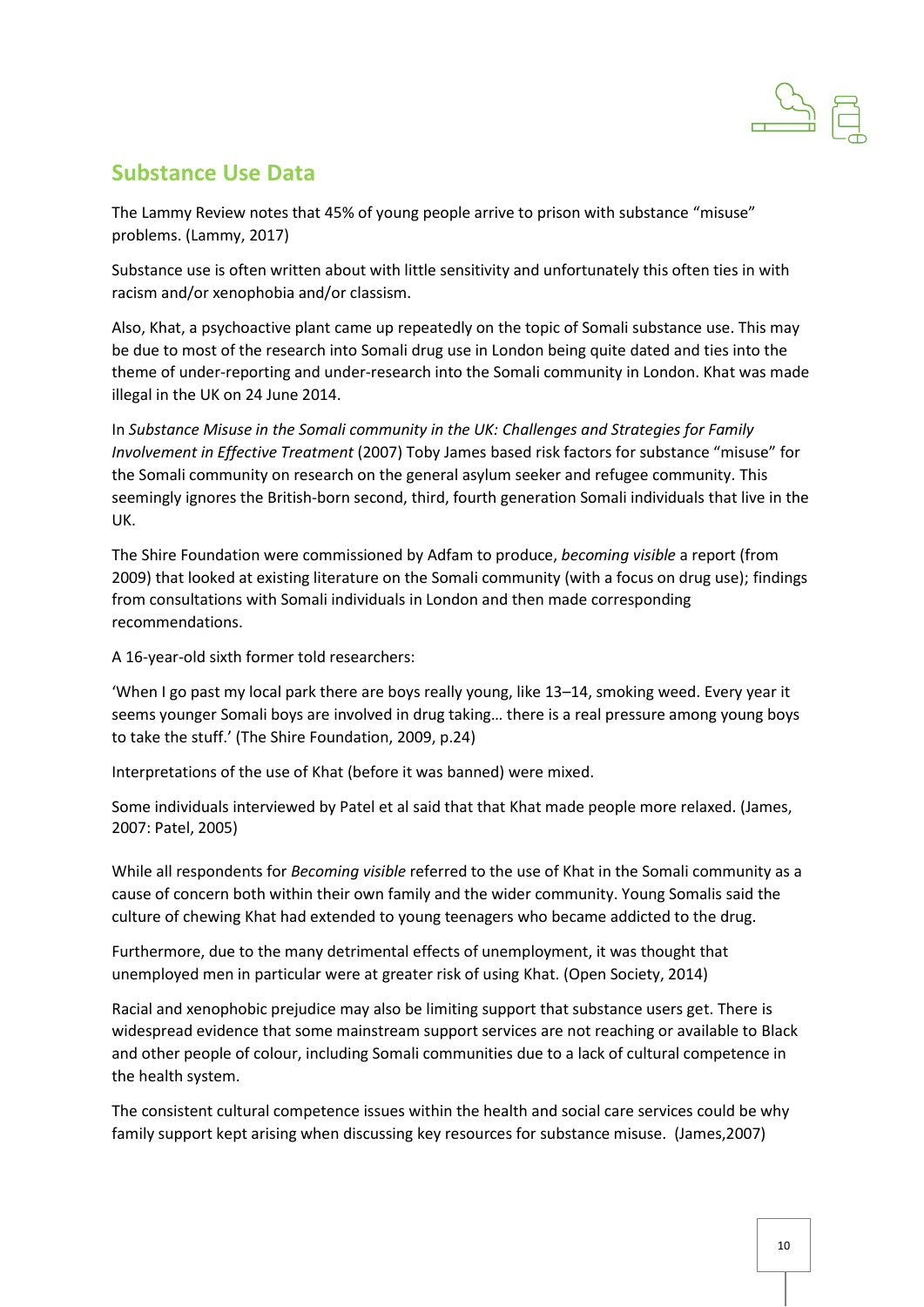According to the *Tower Hamlets Partnership Substance Misuse Strategy 2020-25*, Tower Hamlets has the highest estimated rate of opiate and crack cocaine users in London, 3,244 or 14.4 per 100,000 population (these figures are exclusively adult users). (Tower Hamlets Partnership Substance Misuse Strategy 2020-25)

In the borough, the drugs of choice by those in treatment are primarily class A – crack cocaine and heroin. Just under half (47%) of the opiate and crack cocaine users in Tower Hamlets are believed to have mental health issues ranging from anxiety and depression to acute psychosis (higher than the England average, 40.8%). (ibid)

Tower Hamlets also borders 3 of the London authorities (Southwark, Hackney, and Newham) that have a history of high numbers of Opiate and/or Crack users. (Tower Hamlets Partnership Substance Misuse Strategy 2020-25)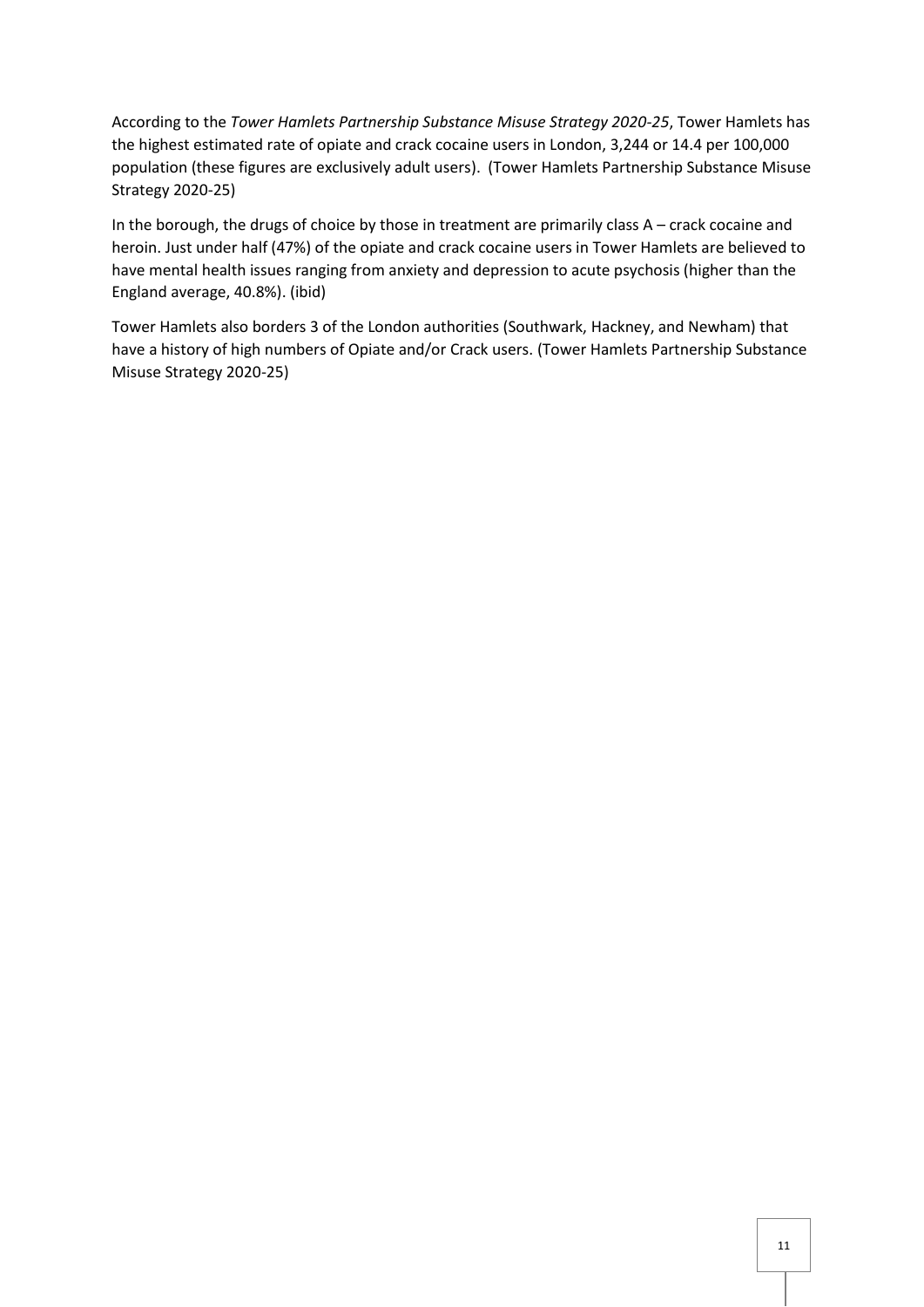

# **Mental Health Examination**

Somali men in Britain have previously identified socio-economic factors such as poverty, unemployment and homelessness, trauma, language barrier between mother and child, and family separation and conflict as causes behind mental health issues. (Kahin, 2021)

Medical racism is a major topic and unfortunately this is a big issue in the mental health space, affecting much of the racialised community in the UK, including Somali individuals. There is a low level of Somali mental health professionals and therapists in the UK. (ibid)

Frequently Somalis come into contact with mental health services when they're already at crisis point and early intervention through the community should be implemented. (Kahin, 2021)

A review of the Mental Health Act found inequalities in access to treatment, care experiences and quality of outcomes for Black people and other people of colour, noting that 'too often and in too many areas the experiences of those of Black African and Caribbean heritage is one of either being excluded or detained.' (Bignall, Butt, Helsby, et al. 2019, p.12)

This point is reinforced by observations in *Ethnic Inequalities in Healthcare: A Rapid Evidence Review (NHS Race & Health Observatory* (2022). The review provided strong evidence of clear, very large and persisting ethnic inequalities in compulsory admission to psychiatric wards, particularly affecting Black groups, but also Mixed Black & White groups and South Asian groups. There was also evidence of harsher treatment for Black groups in inpatients wards, e.g., more likely to be restrained in the prone position or put into seclusion.

Evidence from the review affirms that some inequalities present for adult populations were replicated in younger populations. Parents reported their children facing the same barriers to accessing services as reported for adult mental health services. Two studies of young Black men showed that they were deterred from seeking help by their knowledge of injustices in mental health services relating to Black Caribbean and Black African populations.

Criminalisation cropped up as carers commented negatively on the way that mental health services treat Black people.

One participant talked about "a neighbour who had been dragged out of the bath with no clothes on". (Bécares, Booth, Esmail, 2022, p.38: Rabiee and Smith's study, p.169) Participants also experienced incidents of abuse by staff on inpatient wards. (ibid)

This disturbing idea of a violent mental health system also arose with a study of 165 men admitted to one of 10 inpatient wards in London which found that Black Caribbean and Black African men were more likely to be sectioned under the Mental Health Act (2007) compared to White British participants (Bécares, Booth, Esmail, 2022, p.38: Bruce and colleagues', 2012)

This over-use of coercive mental health treatment under the 2007 mental health act for Black Caribbean and Black African groups is a major point of concern that needs to be promptly addressed.

Moreover, many studies show a higher prevalence of mental illness for Black Caribbean and Black African men, and systematic maltreatment from psychiatric services and criminal justice systems, with these groups much more likely to be subjected to coercive treatments such as involuntary admission to mental health wards, Community Treatment Orders and violence from state systems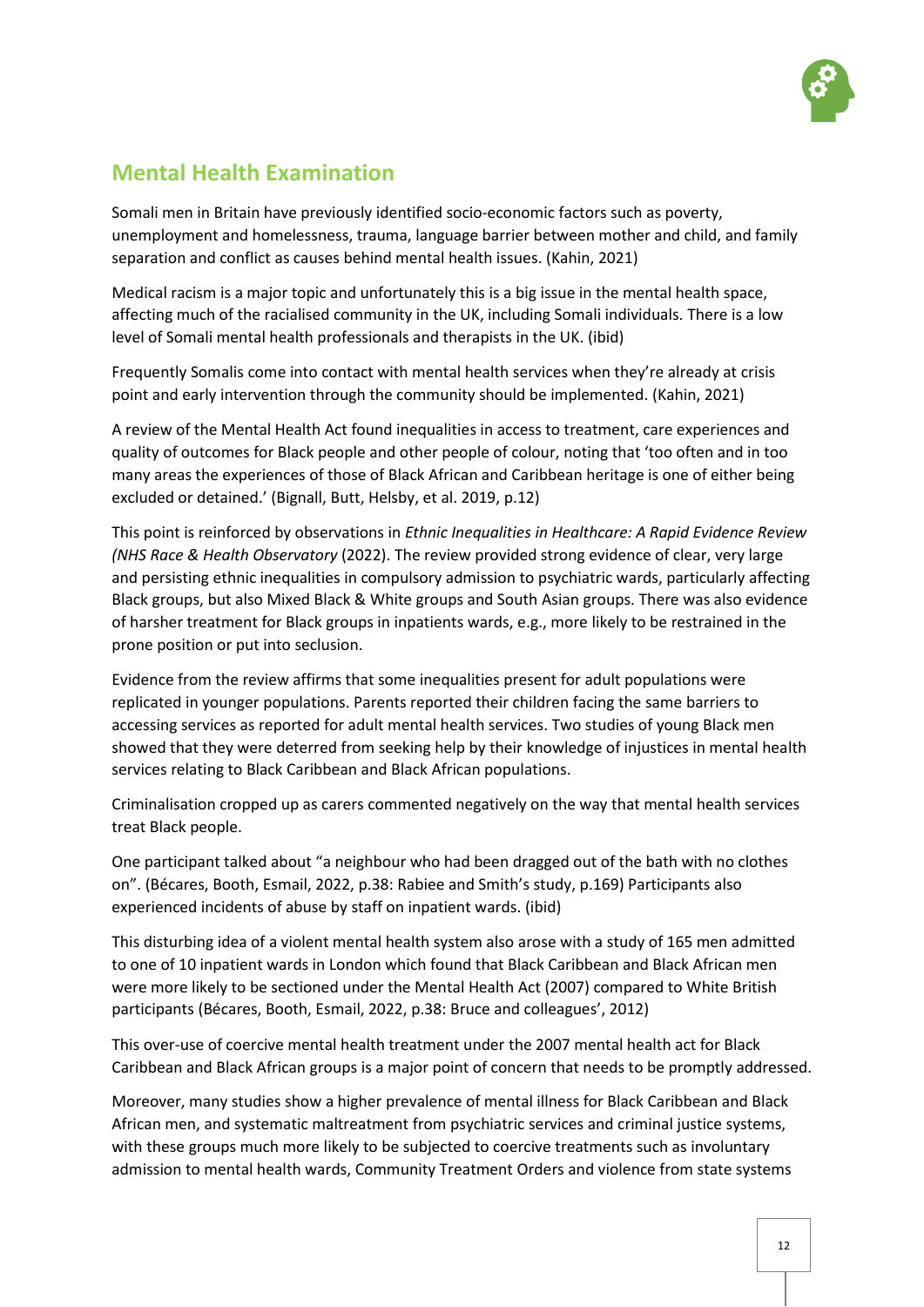(Bécares, Booth, Esmail, 2022 : Barnett P, Mackay E, Matthews H, et al, 2019) This indicates a violent inhumane abuse of power by racist mental health professionals.

Furthermore, Black patients in the UK are subject to more intrusive treatments, such as injectable anti-psychotics, and are offered talking therapy for severe mental illness less than other individuals. (Bécares, Booth, Esmail, 2022: Das-Munshi J, Bhugra D, Crawford MJ, 2018)

Mistrust of NHS professionals and its subsequent impact on avoiding or prolonging looking for help was patients' views that healthcare professionals (GPs and mental healthcare professionals) did not either:

1) understand what racism was or

2) understand how racist experiences and other individual experiences impacted both their experiences of mental health services and the outcome of the receipt of services.

Source: Bécares, Booth, Esmail, 2022, p.33: Linney and colleagues, 2020

Mushtag Kahin in *Breaking the chains: understanding Somali mental health barriers and health inequalities* (2021) details the importance of having culturally competent care, suggesting she was able to help, advocate and signpost clients to appropriate services whilst offering reassurance to extended family members that their loved ones were not alone.

In keeping with other topics mentioned in this Somali Community Outcomes/Pathways report, there are differences between the treatment of intersectionalities in the mental health space.

One in eight LGBT people experienced some form of unequal treatment from healthcare staff because of their sexual orientation; one in five for Black and other LGBT people of colour. (Bignall, Butt, Helsby, et al. 2019: Stonewall, 2018)

Disappointingly, a further 5 percent of LGBT people; and 9 percent of Black and other LGBT people of colour have been 'pressured to access services to question or change their sexual orientation when accessing healthcare services'. (Bignall, Butt, Helsby, et al. 2019 p.43: Stonewall, 2018,)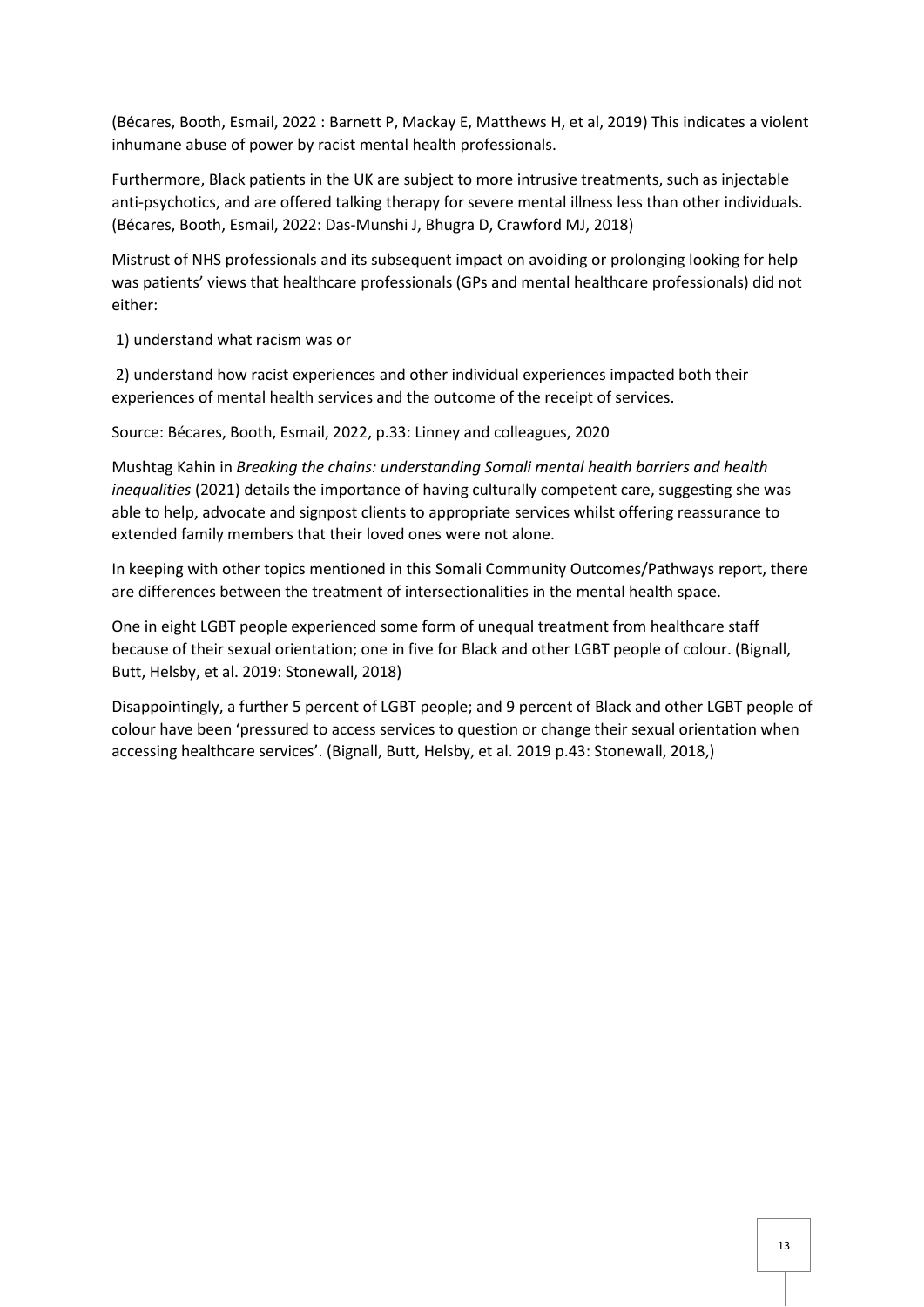

# **Current Context/ Political Climate (brief)**

At the time of writing this report, the world was still amid a pandemic (as much as the UK government tries to act otherwise) and many members of the UK general public were still trying to fight the deportations to Rwanda, Iraq and more destinations as well as heal after multiple stories of harassment of Black school girls.

This section will look at both the history of Somalis in Tower Hamlets, and more widely in London, providing more contemporary information when necessary.

There is evidence to suggest that Tower Hamlets is home to the longest established British Somali community in London. (Open Society, 2014)

Tower Hamlets is a Prevent Priority Area (PPA) defined in *The People's Review of Prevent* (2022) as areas of special concern with extra funding allocated to them.

Multiple reports detail that there are difficulties in drawing together a decent overview of the Somali population in Tower Hamlets, this is due to the limitations of the national 2011 Census questionnaire where Somali was not listed as a separate ethnic group, so when responding to the ethnicity question Somali residents may have ticked either the Black African or Black Another box.

The Tower Hamlets council in 2017 estimated figures for the Somali population are based on country of birth data as a proxy for ethnicity which suggests the Somali population is between 2-3% of the total population, equating to 5,500 to 8,000 people (based on a Somali born population of 2,600). (Tower Hamlets Somali Taskforce: 2017). This data however does not therefore include individuals originally from Somalia &/or Somaliland but born elsewhere.

The 2021 census may supply more information on the Somali community, as it had a write-in option under 'Black African' for individuals if they wanted to specify which country/geographical region/race they identify with.

The focus group that we held also examined how the research participants felt that young, Somali individuals based in Tower Hamlets were treated by society. There was a consensus that they and other young Somali people in the borough were treated badly.

*'I think we're treated bottom of the barrel, compared to other cultures and other races, I feel like we come last, does that make sense? In terms of anything getting addressed, anything sorted out or even getting treated in different areas, housing aspects, even things like that or general, asking for general help, I definitely feel like we're bottom of the barrel in Tower Hamlets.'* (Young Somali man based in Tower Hamlets, 2022)

*'The lowest of the low I think, the lowest of the low.'* (Young Somali man based in Tower Hamlets, 2022)

'*No help, no help whatsoever sometimes.*' (Young Somali man based in Tower Hamlets, 2022)

The focus group were also asked to choose what they thought the biggest issue or issues to impact the Somali Tower Hamlets community are.

*'I reckon its [the main issue], over-policing, police just tend to stop us when they see us & it's just like, it's frustrating.'* (Young Somali man based in Tower Hamlets, 2022)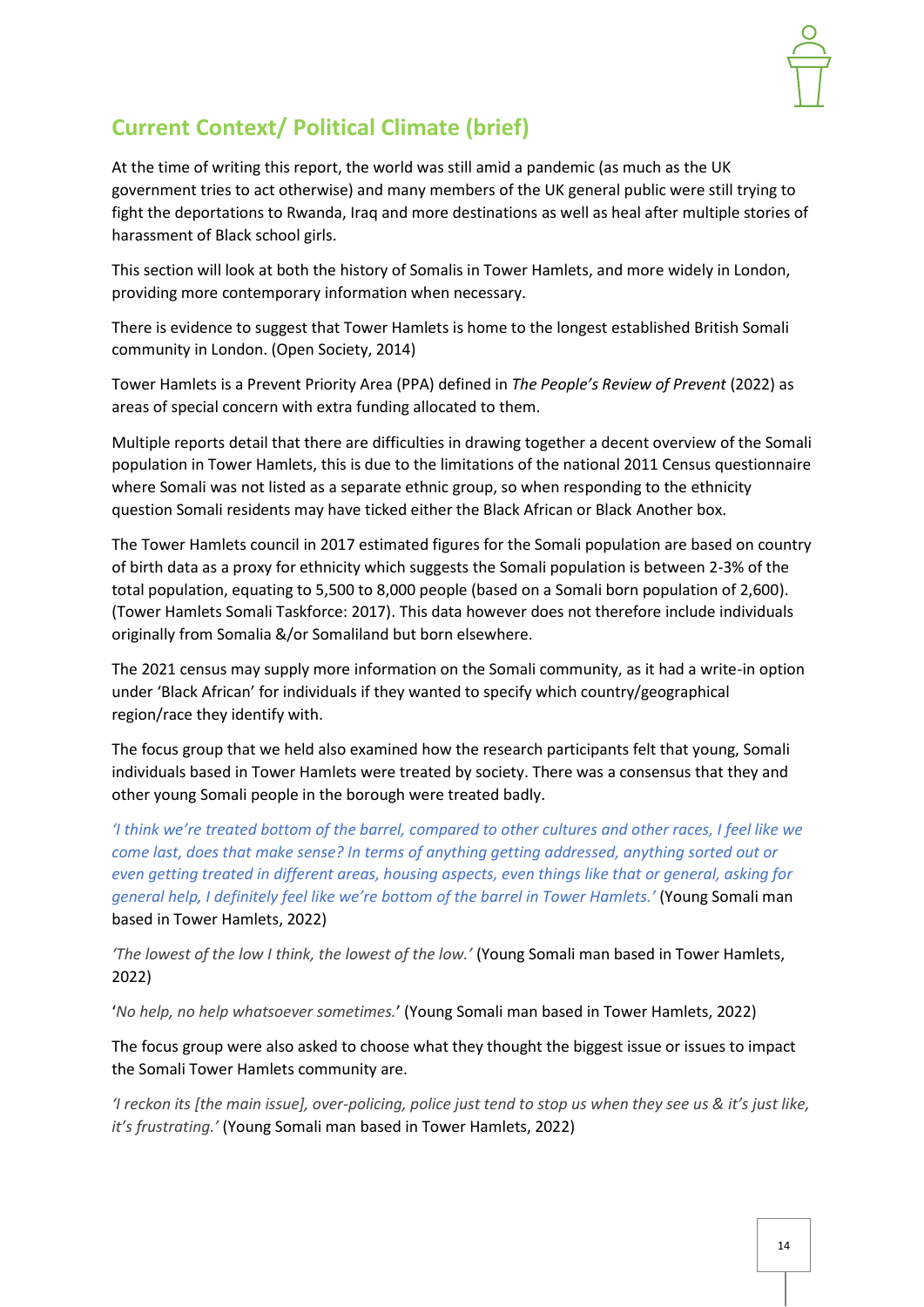

A few of those who shared their thoughts often chose more than one issue, with a couple of individuals suggesting that the main issues (over-policing; county lines; mental health difficulties and racism) are all interlinked.

'*Maybe it's all the stereotypes though, because we can't just say it's us [a Somali individual] , a Black person might, a regular Black person, or a Black person that's not Somali might get overpoliced just for the way they look, so they [the police] might not see us as a Somali getting stopped, they might firstly see us as a Black person getting [stopped], and then they realise we're Somali, but I feel like everything is interlinked and then mental health difficulties are just the result of everything and that's when mental health gets involved, when you feel like you're being stereotyped or treated badly, that's when everything just piles on top of each other'* (Young Somali man based in Tower Hamlets, 2022)

Focus Group participants discussed their experiences of being a young Somali person living in Tower Hamlets and how their mental health is affected by living in the borough.

One individual noted that there is a big Somali community (including groups and initiatives) in Tower Hamlets which has helped them to cope with feeling like they're constantly under state scrutiny.

*'We've got our community, we've got like, the community is quite big, it helps, there's always room for improvement I think.'* (Young Somali man based in Tower Hamlets, 2022)

Another participant discussed the difference in growing up in Tower Hamlets as a young Somali male a few years ago, versus the current situation in the borough.

*'There was youth clubs and that before, so we wasn't as socially awkward as like the younger generation now, especially because like they ain't got youth clubs to go to or especially like, Covid, they might have stayed indoors a lot, so they might be more socially awkward than us, and then that could also lead back to like mental health as well, so they might be scared to go out and mix with*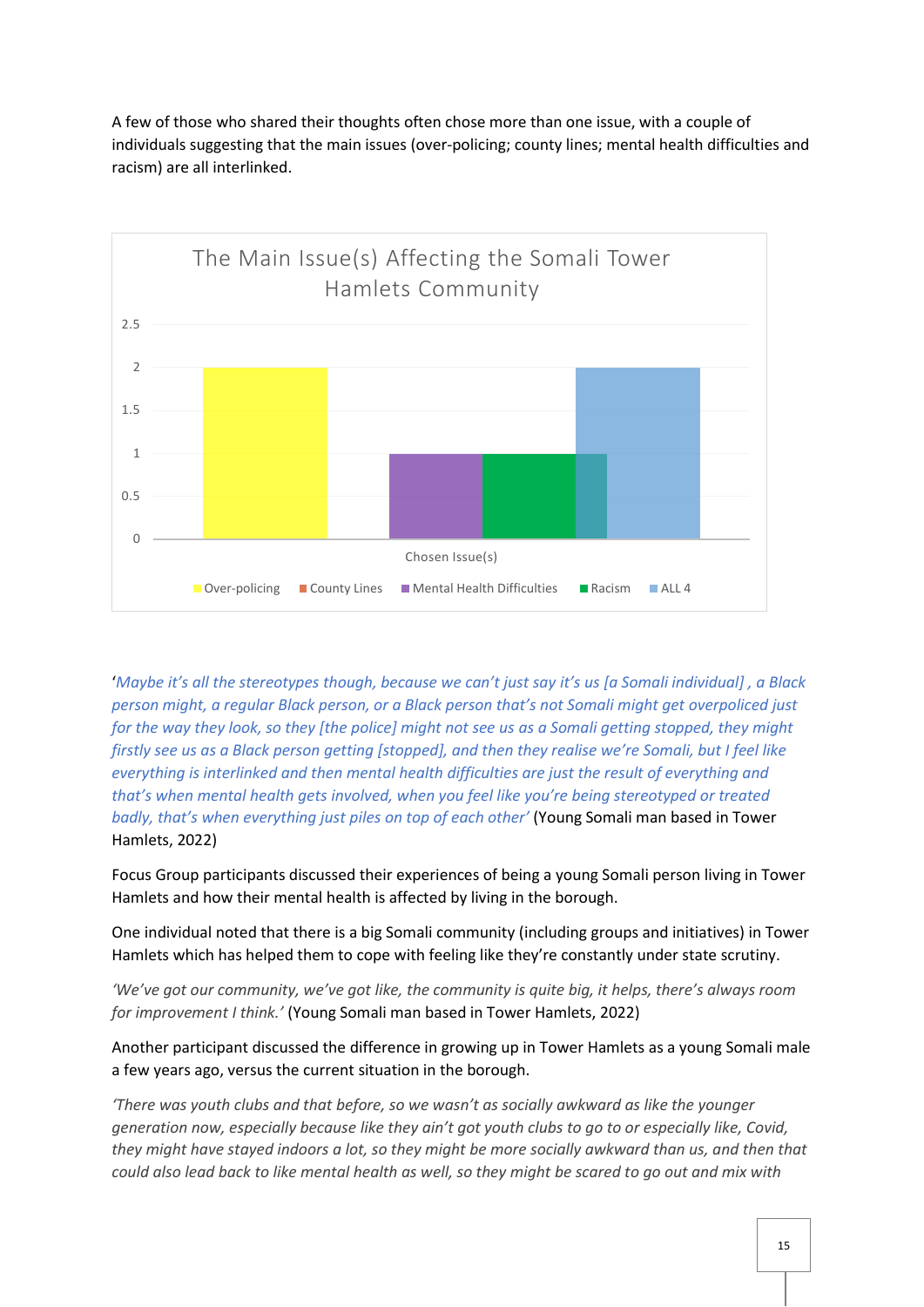*people and stuff like that because we had youth clubs and that, we're like used to social situations.'* (Young Somali man based in Tower Hamlets, 2022)

The current state of research into the Somali community in Tower Hamlets was also explored during the focus group.

When asked about current research into the Somali community based in Tower Hamlets & further afield (in London in general & beyond) one participant simply said: *'What research?* (Young Somali man based in Tower Hamlets, 2022)

*'I don't think they have data on us in general based in Tower Hamlets.'* (Young Somali man based in Tower Hamlets, 2022)

Most of the group declared that they would be happy to contribute to other research into the Somali community in the East London borough.

*'I think I would do it with anyone who'd ask, as long as it helps the community, especially in Tower Hamlets.'* (Young Somali man based in Tower Hamlets, 2022)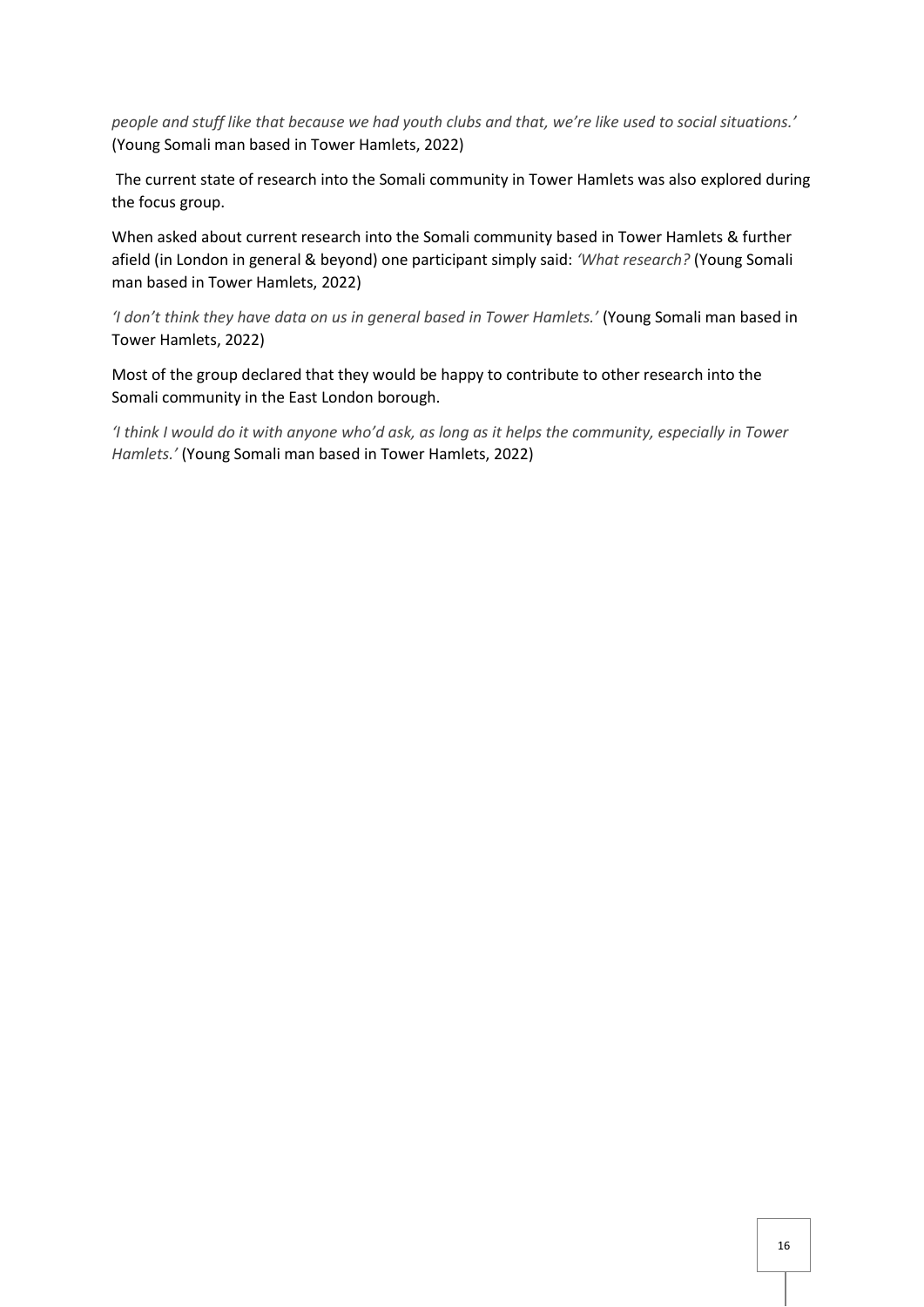

# **Labels**

As seen in previous sections and according to data from discussion groups in Tower Hamlets and Camden, held by Open Society for its report, 'Somalis in London' participants see their Somali, British, Black, and Muslim labels as overlapping.

On one level, such intersectionality was not seen as being an issue as it encapsulates the complexities surrounding identity formation and belonging. But, having multiple identities also compounded potential discrimination, as there were several ways in which people experienced this. While, labelling oneself as simply having a "Somali identity" was seen by some participants as a "safe" identity, since this was not challenged by mainstream society. (Open Society, 2014, p.17)

Integration was raised in all of Open Society's stakeholder interviews. The consensus among stakeholders was that in order to take advantage of the opportunities available and to thrive in the United Kingdom, Somali communities needed to integrate into wider society.

Stakeholders highlighted, however, that there was still confusion surrounding integration and what it actually means, with several emphasising that it should not mean assimilation. Instead, it was suggested that Somali communities should be able to participate in society without losing their culture or traditional values as a group. However, this was seen as difficult, since the context in which integration should take place is often one of non-negotiable principles of the host population, the upholding of the liberal social contract and adherence to the law and both the researchers and stakeholders failed to address the issue of racist and Islamophobic systems (as well as individuals) that target and vilify the Somali population (among others) in London.

Some stakeholders also raised the duality of structure and agency characterising integration, emphasising that there needs to be willingness from the mainstream as well as a disposition to integrate from Somali communities. So far it appears that Somali individuals, whether they are first, second, third, fourth generation, are not made to feel comfortable or welcome and this idea of integration seems outdated and does not acknowledge the colonisation of Somalia and Somaliland by Italy and Britain respectively.

'I don't believe I'm a British citizen and I don't believe I'm a Somali citizen. I'm a citizen of the world, I'm absolutely confused—that's me! The fact is, I live in a society where people don't see me as either a British citizen or as a Somali citizen, they only see me as a foreigner. It doesn't matter if you have a British passport … they only see you as a Black foreigner.' (A participant from Open Society London's focus group in Tower Hamlets, man 18–35) (Open Society, 2014, p.38)

'We are British by papers but there are limitations, there is no participation … when it comes to British, no one is willing to help or even acknowledge you calling yourself a British citizen, that's how I feel.' ( A participant from Open Society London's focus group in Tower Hamlets, man 18–35) (Open Society, 2014, p.38)

This feeling about Somalis in London being left out of society and facing barriers to services was echoed by findings by the Somali Taskforce. Their report detailed that this sentiment ranged from feeling that a service is 'not for them' through to a perception that they are likely to face discrimination when they do so, as well as tangible barriers posed by language issues or a lack of information about how or where to access support. (Tower Hamlets Somali Taskforce, 2017, p.10)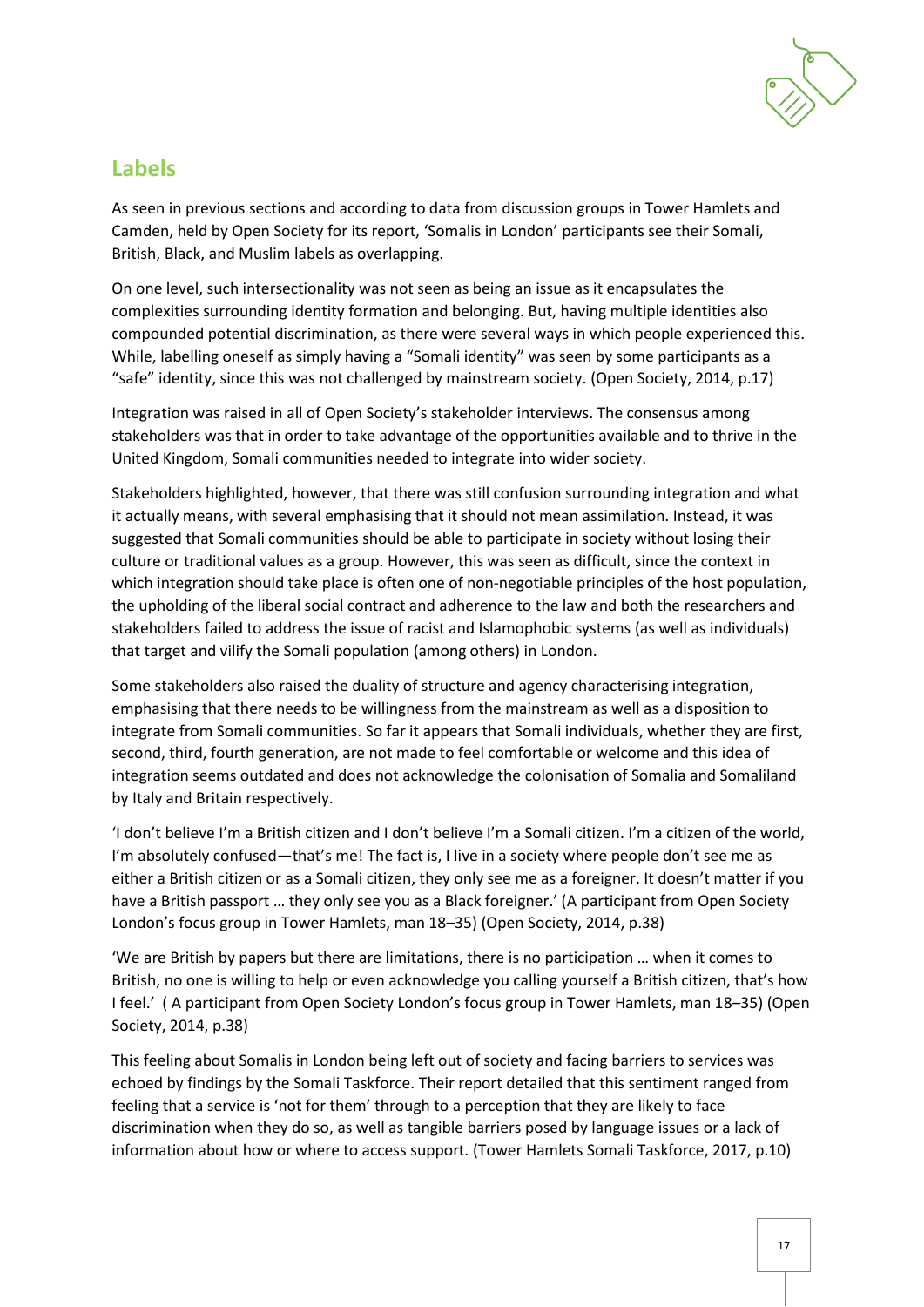A number of the task force members suggested that a physical hub that included services focussed on the Somali community would support informing residents and access to services, as well as encourage Somali residents to know about and use the full range of services available more widely. (Open Society, 2014)

Back in 2014, Open Society's 'Somalis in London' report recommended that local health and wellbeing authorities as well as Clinical Commissioning Groups endeavour to engage with Somali and other grassroots civil society organisations in amassing evidence that can be utilised to enable the commission and provision of health services that are accessible and effective in meeting the needs of diverse communities. It further iterates that these health and wellbeing bodies should work with infrastructure organisations to build the capacity of community groups for them to gather the data needed to quality control services.

Throughout the research that has been undertaken there is a general lack of contemporary data on the Somali community, even the NHS Race & Health Observatory Report: 'Ethnic Inequalities in Healthcare: A Rapid Evidence Review' is nearly 170 pages long and looked into literature and evidence of racism in health, but only featured the term 'Somali' 10 times (not including the Bibliography and reference tables). This same report mentioned 'Black African' 65 times in the body of the report.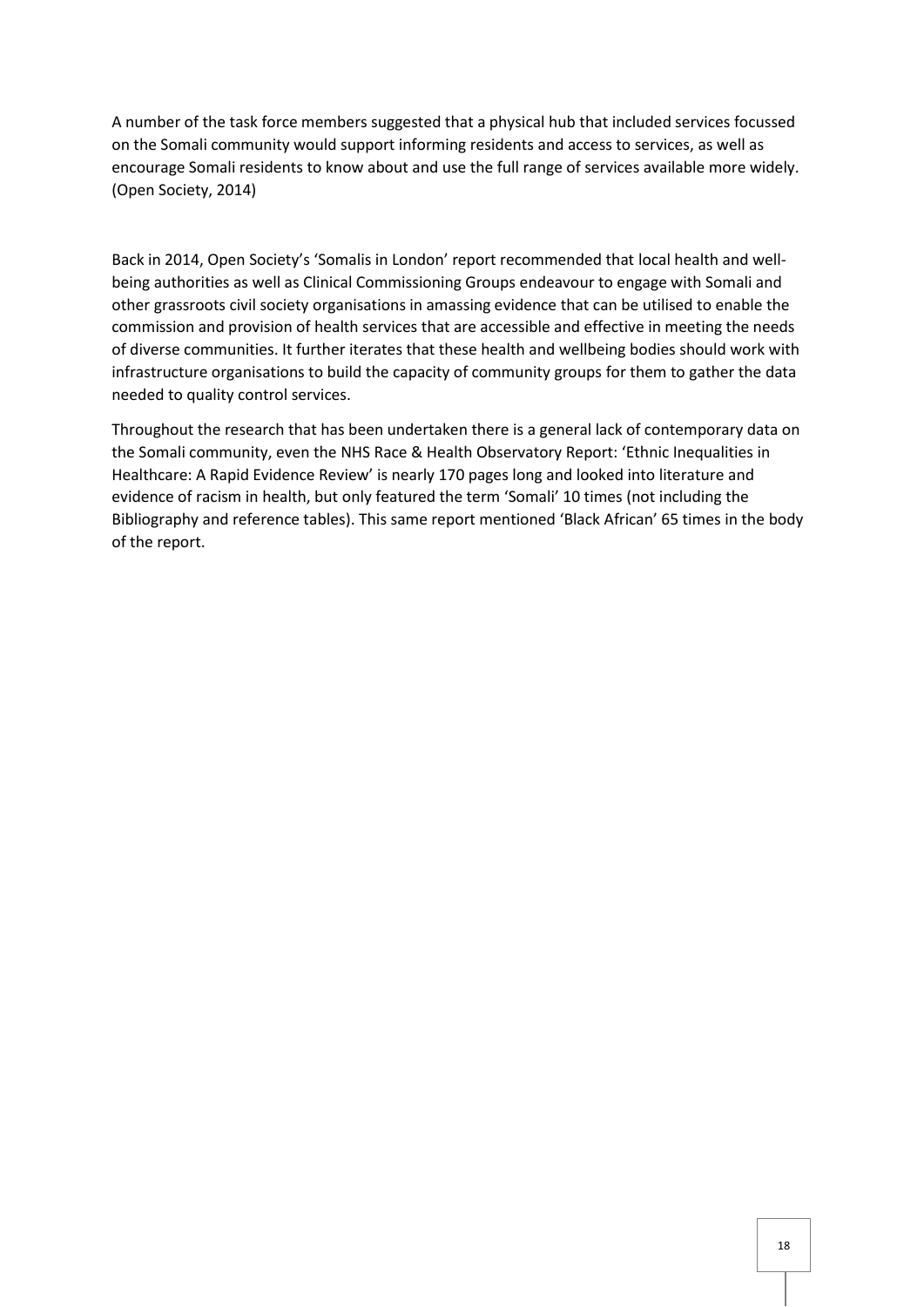

## **Black Muslims**

This report so far has mainly looked a lot at Somali individuals in the context of their Black African identity, but Islam is also a big part of many British Somali individuals' identities. As was stated in the education section of this report (page 6), often the schooling system can be Islamophobic and there is an issue of British Somalis being side-lined within the British Muslim community.

The UK Muslim community as a whole also suffers from prejudice and racism from both the state and individuals.

Of the 6,822 religious hate crimes recorded by the police in the year ending March 2020, information on the targeted religion was provided in 6,203 (91 per cent) of the offences. (ONS Hate Crime Stats, 2019-20) Where the perceived religion of the victim was recorded, the most targeted religious group was Muslims, 50 per cent the of religious hate crime offences were targeted against Muslims (3,089 offences). The next most commonly targeted group were Jewish people, who were targeted in 19 per cent of religious hate crimes (1,205 offences) 531 religious hate crimes were recorded against Christians and 432 against religions not included in the categories (ONS Hate Crime Stats, 2019-20)



These are definitely worrying statistics, but they lack intersectionality, e.g., how are Black Muslims affected by hate crimes? This lack of intersectionality and little discussion of the Black Muslim experience is echoed by the recent report, *The People's Review of Prevent* (2022).

Although this report was an interesting read offering valuable information on the Prevent programme and its damaging nature, there is little reference to intersectionality when it comes to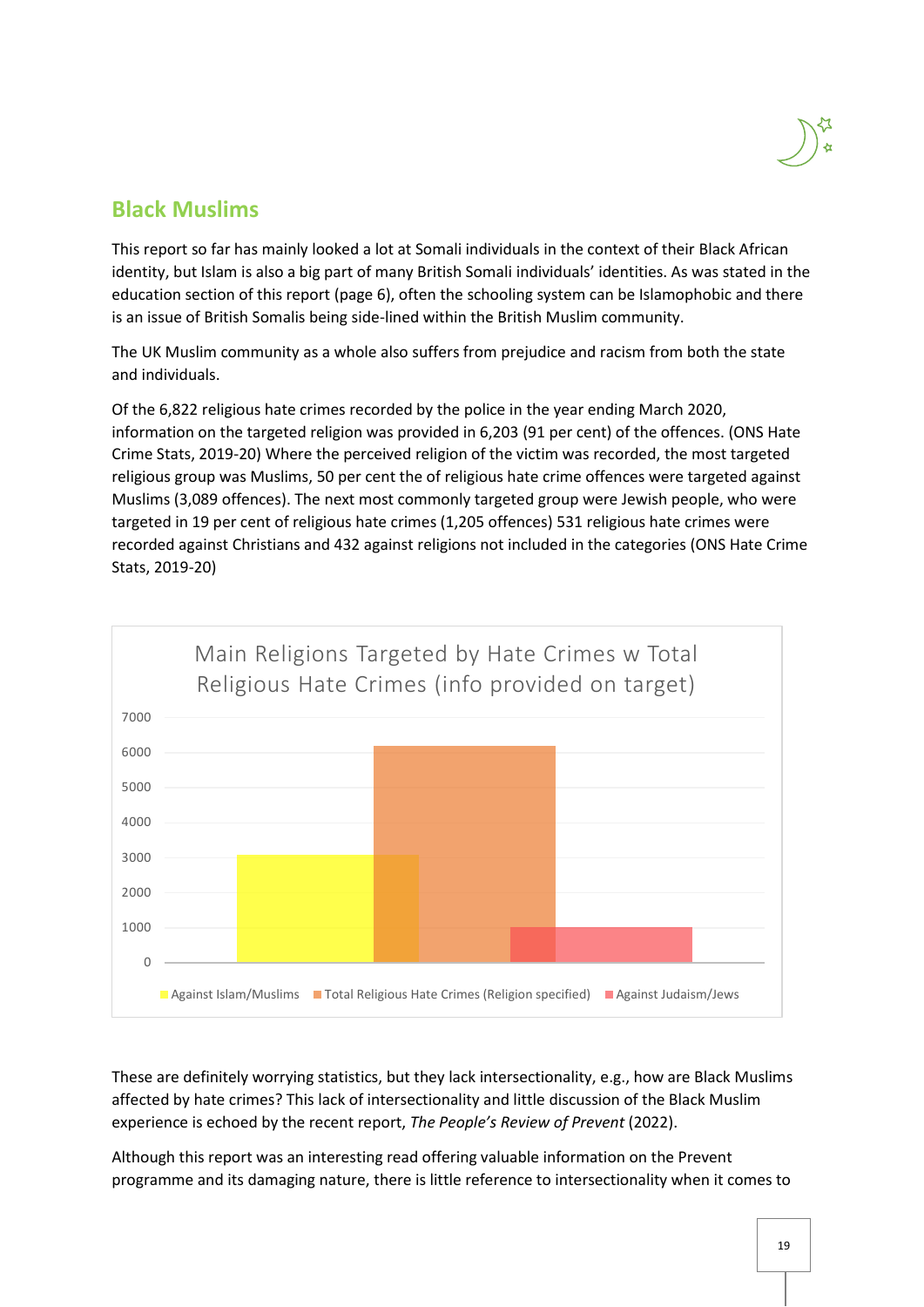Black Muslims. It lacks a clear exploration of if or how the Prevent programme affects Black Muslims. Furthermore, Somali, Somalia or Somaliland are not mentioned once in the report.

During the focus group conversation, the intersectionality of being Black & Muslim and therefore facing anti-Black racism as well as Islamophobia contributed to the mistreatment of the Somali community in Tower Hamlets according to participants. A lack of Somali representation in high-up positions (e.g., in the council) was also raised as contributing to the toxic environment for the Somali community in Tower Hamlets.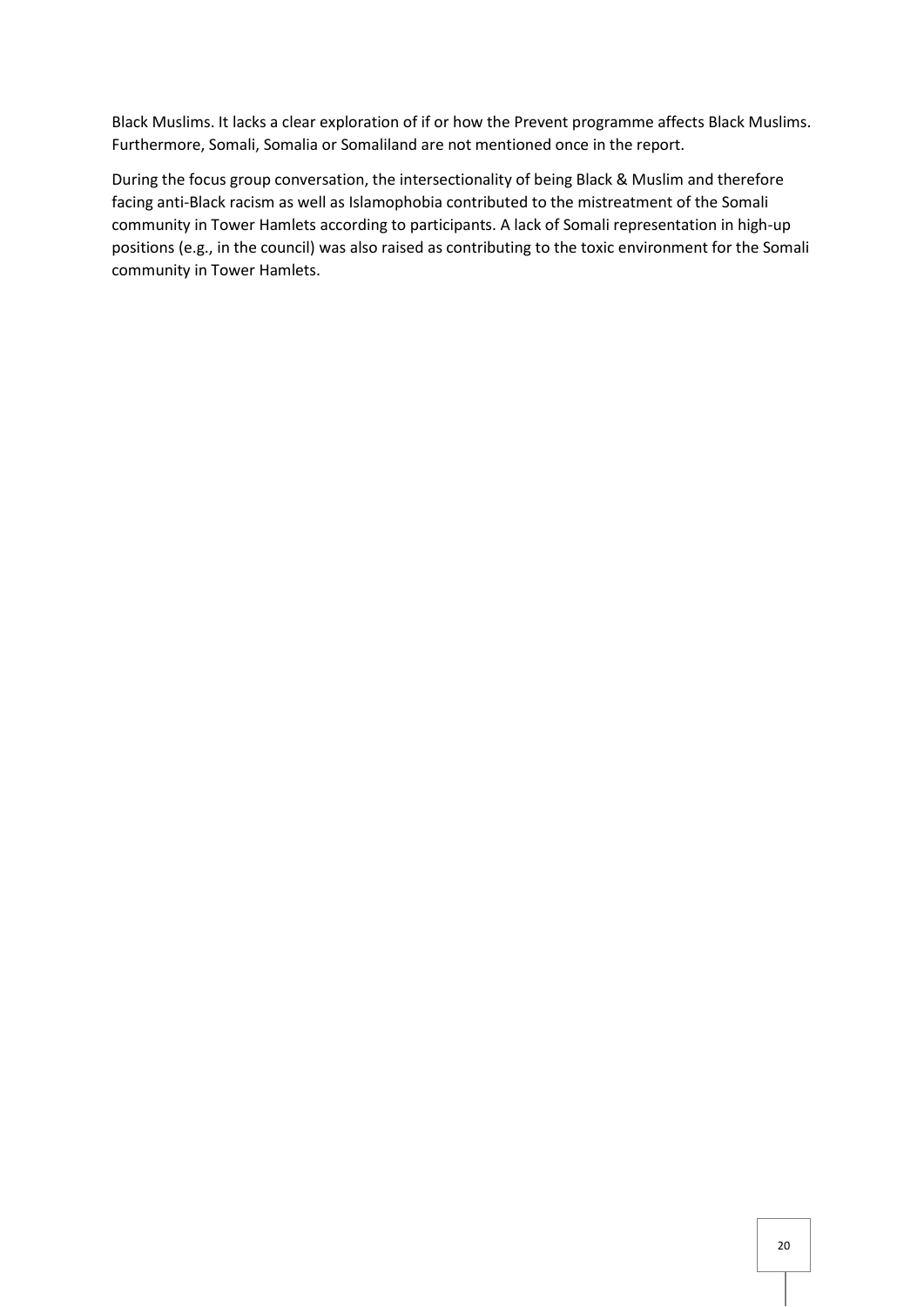## **Limitations & concluding statements**

There was a lack of data from a non-white perspective and often the conclusions and even general comments were not in solidarity with the Somali community in London, in fact in many of the reports Black was not spelt with a capital b, this may also be due to many reports being dated, but if researchers see themselves as antiracist and trying to work for equality, then surely capitalising the b in Black would have been a start.

Although there was data available on the Somali community itself, in the example of the *Child sexual exploitation by organised networks - Investigation report* (2022) ethnic minorities were barely mentioned, while some studies simply would discuss Black or Black African as a research group.

Furthermore, when Somali Londoners were mentioned sometimes it would be rooted in prejudice and assumptions, consistently there were suggestions that the Somali community were seen to hold some of the blame for the issues they face e.g., their standing in London society and their treatment by the police, this may have been partly due to some analysed reports interviewing not only Somali individuals but stakeholders (mainly in the education and health systems). So, it felt as though data was often negatively skewed and rooted in systemic racism and prejudice. It also seemed that once Khat was banned, there was less research available on substance use by the British Somali community.

Moreover, there appeared to be some gaps in data collecting on the Somali community, data on the London Somali community was mainly available either from the early 2010s, the noughties or reports published in the past few months, this finding may have been due to the time constraints of the researcher, but this idea of under-research was also mentioned in a few of the reports analysed during research for this report. This limitation has meant that this research and the subject of Somalis in London, and Tower Hamlets has felt restricted in its analysis at certain points.

Although there was primary research undertaken, in some of the analysed reports, much of the data e.g. the stop & search data; the hate crime data and the mental health data came from state institutions, it is important to note that this data can have its own bias (including racial, religions, xenophobic) and that the state cannot necessarily be trusted to record this data on its own, for example, the stop & search data just looks at ethnic data based on appearance and there are inconsistencies within the different demographic stop & search datasets.

The stop & search data also has limits as individuals may have been stopped & searched multiple times in the same year, which could skew statistics, it also does not seem that the police consistently recorded data on intersectionalities as there were discrepancies in the total searches when broken down into different demographics.

The 'Peoples Review of Prevent' although useful in many regards was limited in its approach and inclusion of Black Muslims including Somalis, meaning that it is still unclear how much Prevent impacts the Somali community in Tower Hamlets and further afield. In the review it did stipulate that the reviewers did have difficulty in evaluating Prevent due to the lack of transparency around the programme. The lack of Black Muslim (including Somali) coverage could also be part of the consistent pattern around data-gathering in the UK (limited Black & POC data at times, when there is this data, it is oversimplified e.g., Asian, and Black or Asian, Black- Caribbean or Black-African) so administration staff covering the different branches of the Prevent programme may not have always made the effort to record valuable demographic data.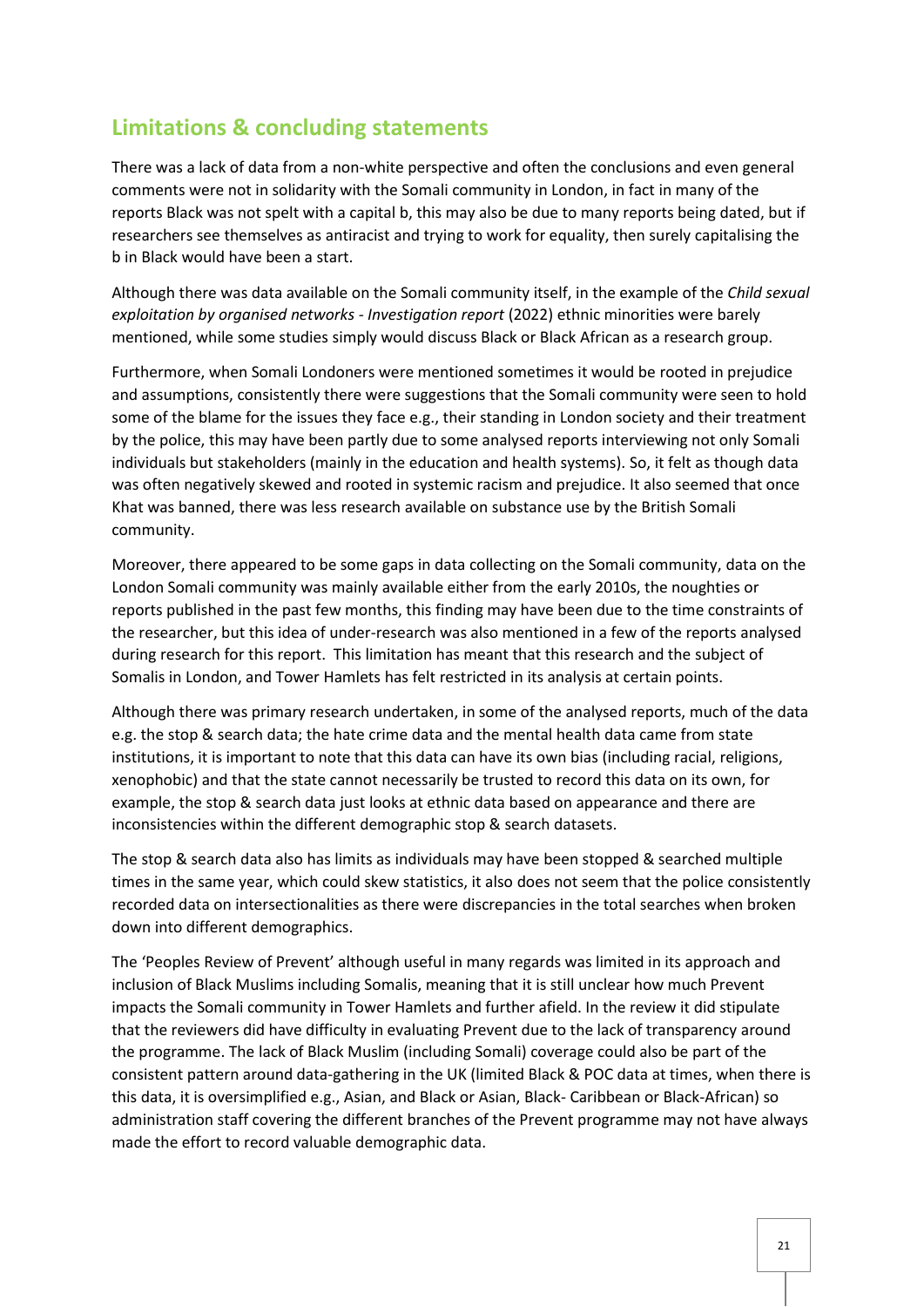The research needed to cover specific topics on an already under-researched group, so there are certain limitations in regard to intersectionality and the topics covered, but this report is now a cross section of research that is relevant to residents of Tower Hamlets, Somali Londoners and young Somali men and covers child exploitation (including county lines); education; over policing and mental health.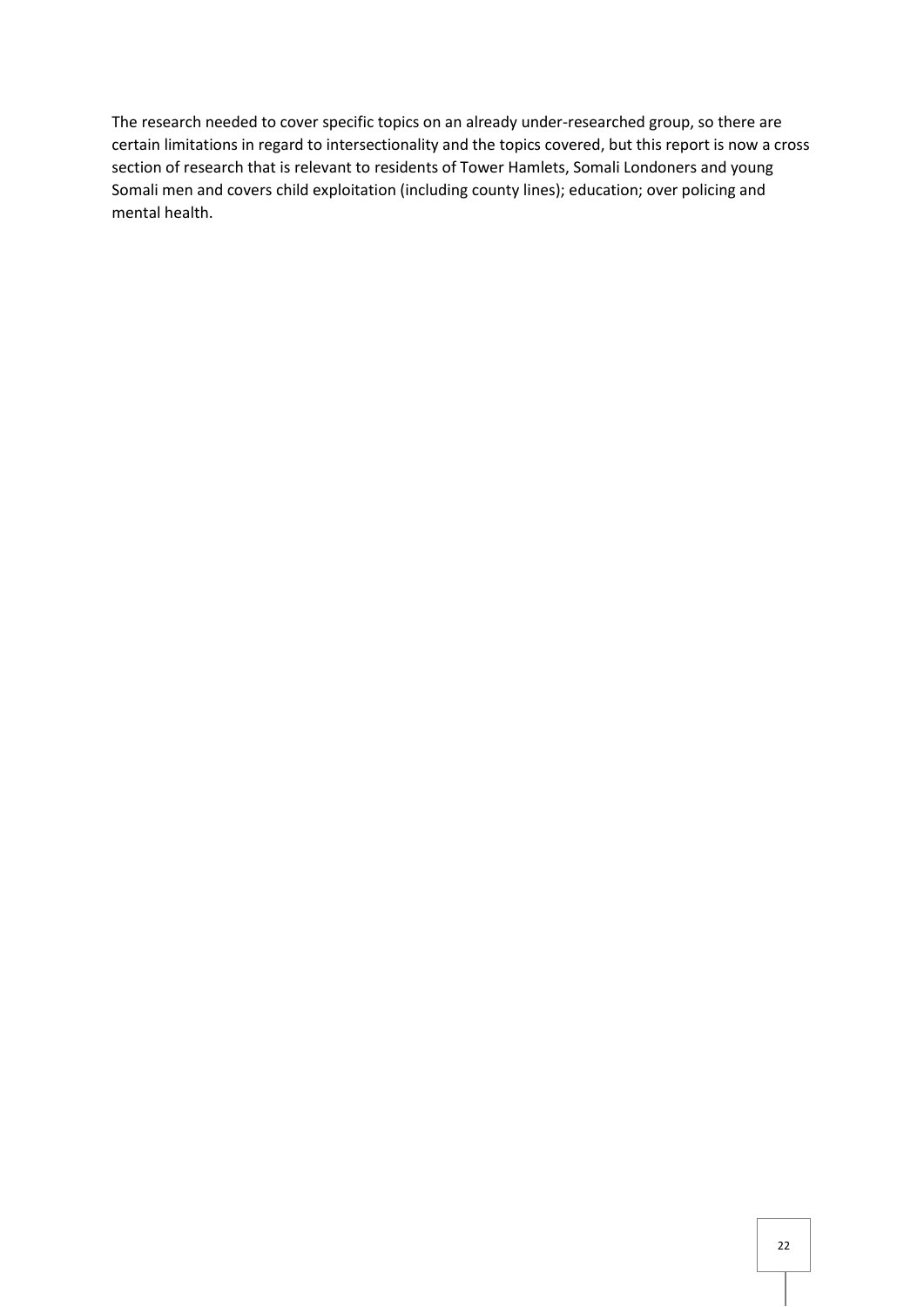# **Recommendations**

- More research (and funding for this research) by culturally competent and compassionate researchers
	- $\circ$  Including primary research on the direct and indirect impacts of racial discrimination by NHS staff (as recommended by NHS Race Observatory Report)
- Increased scrutiny of the state and its systems and how this then impacts the Somali community
	- o E.g., gather high quality national data on ethnic minority people's attitudes to, and experiences of, using mental health services (NHS specific) (as suggested by NHS Race Observatory Report)
- Acknowledgement of the role of colonialism and racism in the way that the Somali community in London is viewed
	- $\circ$  Look at systemic issues in different social spheres such as the psychiatric care field, this should go deeper than simply reviewing studies that test the effectiveness of 'culturally appropriate/ adapted therapy interventions' (as posed by NHS Race Observatory Report)
- A community-first approach to council budget spending, specifically in reference to Tower Hamlets
- An inquiry into the lack of (or lack of access to) contemporary data on the Somali community
	- o This fits into the recommendation by the NHS Race Observatory Report to enforce statutory guidelines on inclusion of national ethnic monitoring data in all NHS mental health clinical data that allows robust statistical Trust-level, regional and national analysis (including data linkage between clinical datasets) to establish where the inequalities are, and for which ethnic groups.
		- The NHS could start to offer an online learning module on recording ethnicity data on the Health Education England, or equivalent, website should be made accessible to all NHS staff, to ensure staff are trained in routine collection of ethnicity data. (As put forward by the NHS Race Observatory Report)
- More investment into smaller media platforms, the mainstream UK media have consistently missed the mark when discussing Somalia, the Somali diaspora community and Islam
- A community first approach to future research
	- o Much like the idea mentioned by Open Society, The NHS Race Observatory Report indicates that NHS England and NHS Trusts should collaborate with bodies across public service, the voluntary sector and community organisations in order to dismantle racial inequality in mental health services. The Race Observatory Report places importance on this work involving racialised organisations.
- More holistic approaches to people-facing work, as Mushtag Kahin indicates in her report, culturally competent translators are very important, especially in medical situations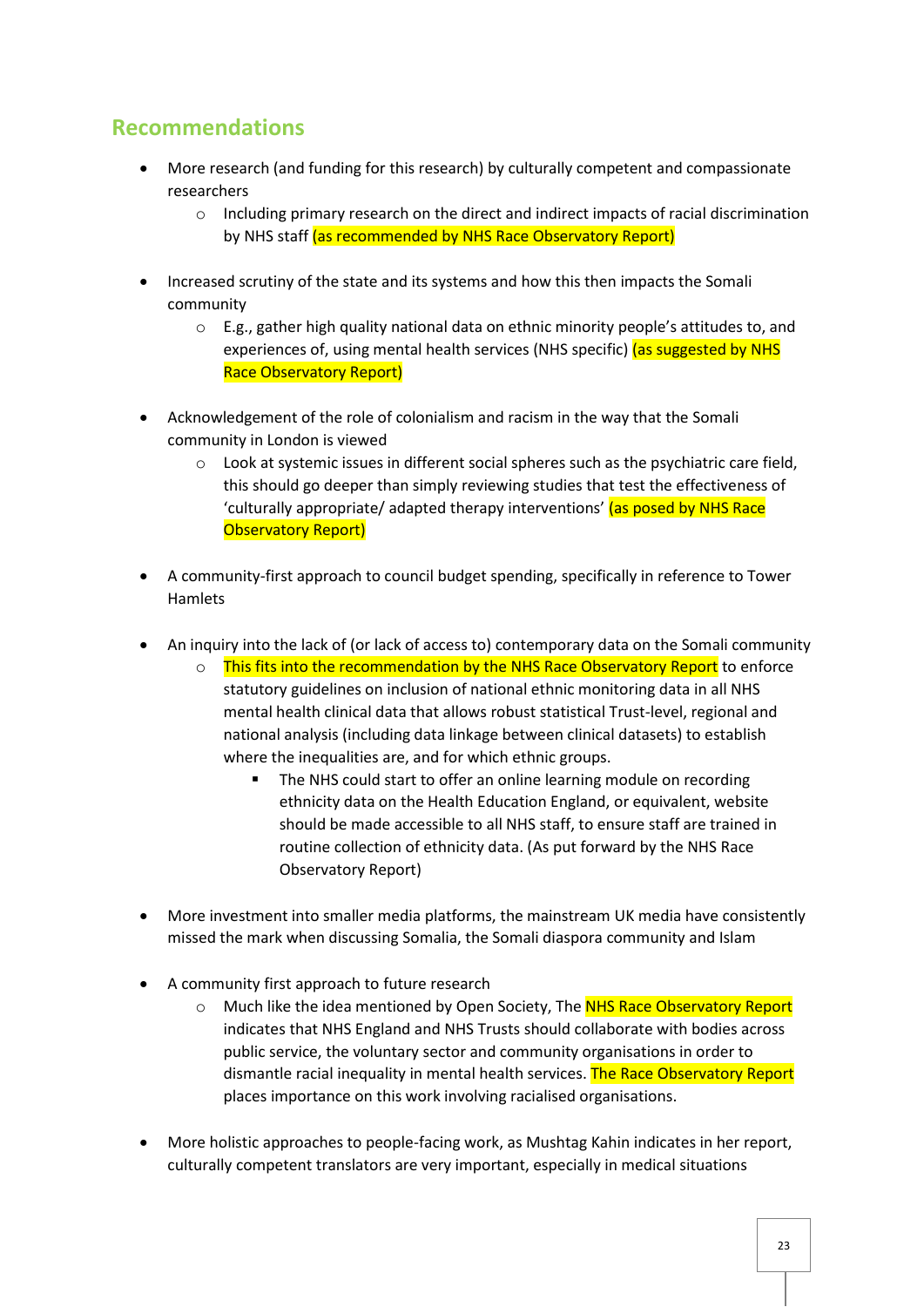o But also, faith can play a valuable role in different individual's wellbeing, whether they are facing mental health difficulties or are in prison, so it is important to support organisations in the voluntary, community and social enterprise sector, as well as faith-based organisations (including all religions, not singling any out for radicalisation; etc.)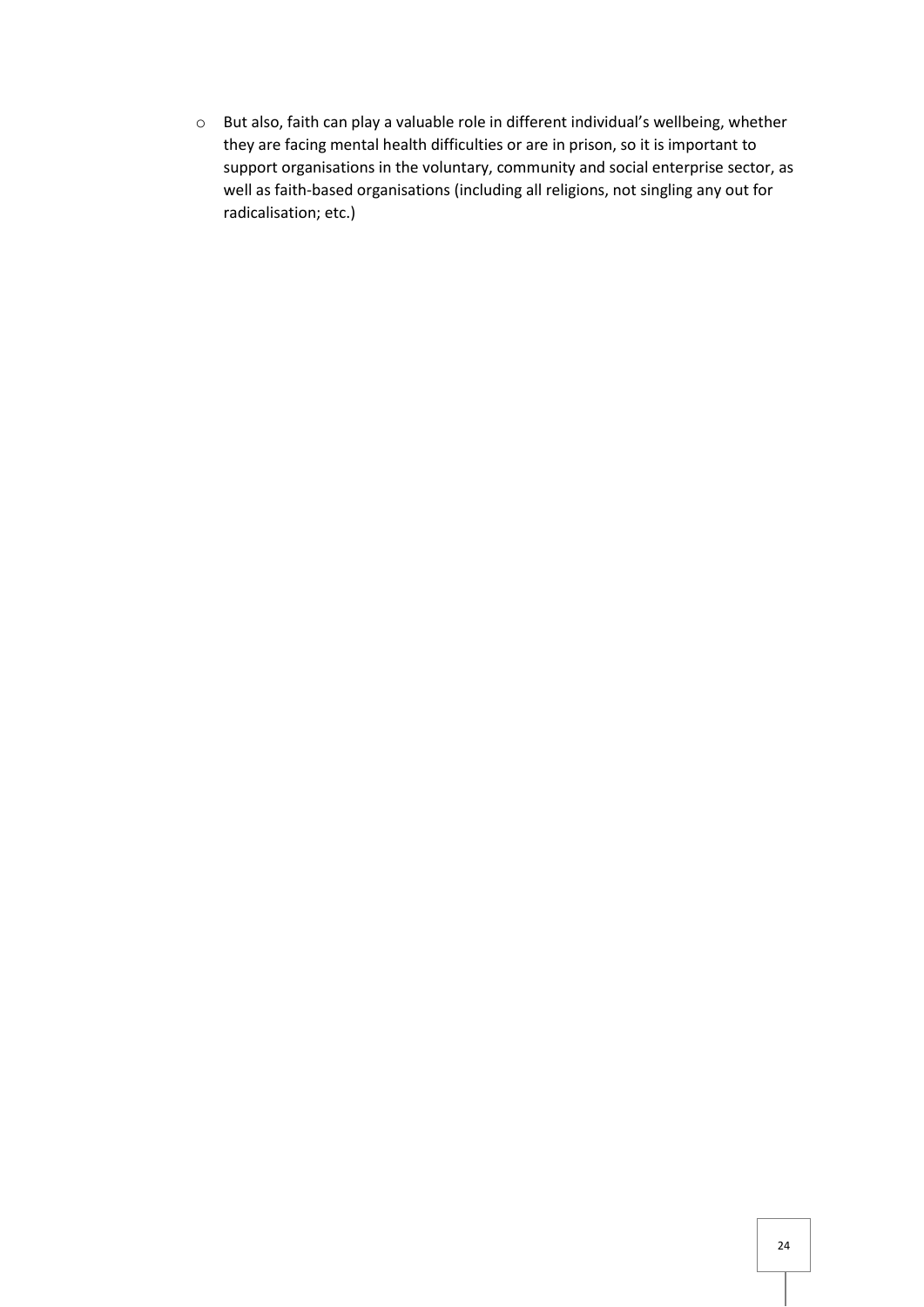# **Bibliography**

### **Reports (including factsheets)**

Adfam, 2009, *Becoming visible The Somali community and substance use in London*, Available at: https://adfam.org.uk/files/docs/becoming\_visible.pdf

Aitlhadj. L, Holmwood. J, (2022) *The People's Review of Prevent,* Available at: https://peoplesreviewofprevent.org/wp-content/uploads/2022/02/mainreportlatest.pdf

Bignall. T, Butt. J, Helsby. E et al, (2019) *Racial disparities in mental health: Literature and evidence review,* Available at: https://raceequalityfoundation.org.uk/wp-content/uploads/2020/03/mentalhealth-report-v5-2.pdf

Bécares.L, Booth. A, Esmail, et al. 2022, *Ethnic Inequalities in Healthcare*: *A Rapid Evidence Review*, Available at: https://www.nhsrho.org/wp-content/uploads/2022/02/RHO-Rapid-Review-Final-Report\_v.7.pdf

Home Office, *khat fact sheet for England and Wales,* Available at: https://assets.publishing.service.gov.uk/government/uploads/system/uploads/attachment\_data/file /341917/Khat\_leaflet\_A4\_v12\_\_2\_.pdf

Independent Inquiry Child Sexual Abuse, 2022, *Child sexual exploitation by organised networks*  Available at: https://www.iicsa.org.uk/key-documents/28314/view/child-sexual-abuse-organisednetworks-investigation-report-february-2022.pdf

James.T, *Substance Misuse in the Somali community in the UK: Challenges and Strategies for Family Involvement in Effective Treatment,* Available at:

https://www.academia.edu/3023925/Substance\_Misuse\_in\_the\_Somali\_community\_in\_the\_UK\_Ch allenges and Strategies for Family Involvement in Effective Treatment?pop sutd=false

Kahin.M, 2021, *Breaking the chains: understanding Somali mental health barriers and health inequalities,* Available at: https://medium.com/@mskahin1/breaking-the-chains-understandingsomali-mental-health-barriers-and-health-inequalities-972d0bd0d31f

Lammy. D, 2017, *An independent review into the treatment of, and outcomes for, Black, Asian, and Minority Ethnic individuals in the Criminal Justice System, Available at:* https://assets.publishing.service.gov.uk/government/uploads/system/uploads/attachment\_data/file /643001/lammy-review-final-report.pdf

National Crime Agency, 2019, *County Lines Drug Supply, Vulnerability and Harm 2018,* Available at: https://www.nationalcrimeagency.gov.uk/who-we-are/publications/257-county-lines-drug-supplyvulnerability-and-harm-2018/file

NHS Tower Hamlets, *Adult Substance Misuse Factsheet: Towe Hamlets Joint Strategic Needs Assessment 2010-2011,* Available at: https://www.towerhamlets.gov.uk/Documents/Public-Health/JSNA/Adult-substance-misuse-JSNA-Factsheet.pdf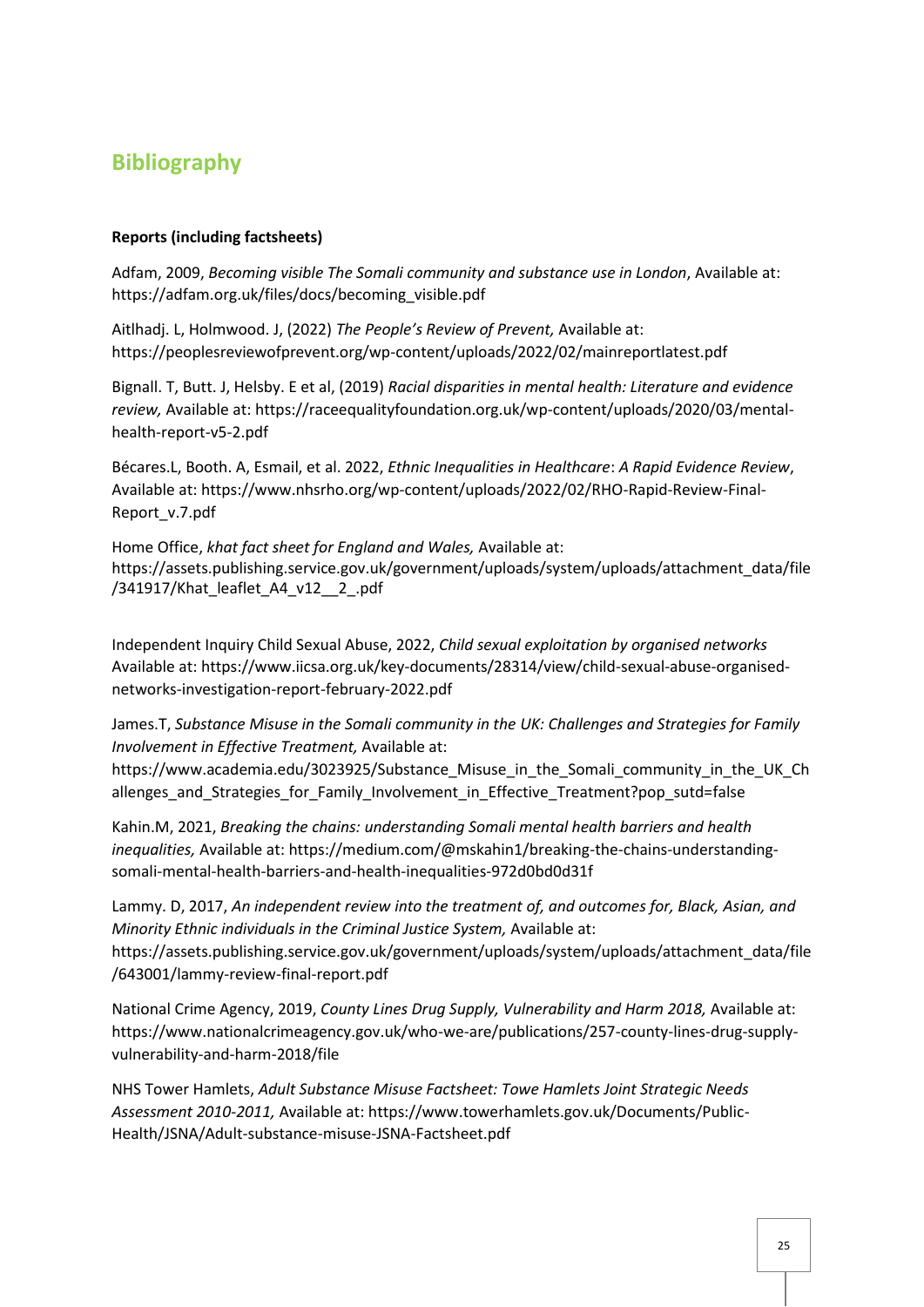No More Exclusions, 2021, *School Exclusions During the Pandemic,* Available at: https://nomoreexclusions.com/wp-content/uploads/2021/03/NME-Moratorium-Booklet-FINALspreads.pdf

Options UK, 2010, *Understanding East London's Somali Communities,* Available at http://karinha.org.uk/wp-content/uploads/2013/01/Understanding-East-Londons-Somali-Communities.pdf

Rasmussen, J, 2011, *Education for Somali Students in London: Challenges and Strategies* pdf *Education for Somali Students in London: Challenges and Strategies,* Available at: https://www.researchgate.net/publication/254617264\_Education\_for\_Somali\_Students\_in\_London \_Challenges\_and\_Strategies

Rescue & Response, 2020, *Year 2 Strategic Assessment*, Available at: https://www.london.gov.uk/sites/default/files/rescue\_recovery\_year\_2\_sa\_-\_sept\_2020.pdf

Somali Youth Development Resource Centre, 2009, *In Search for a United Voice: Establishing a London Somali Youth Forum,* Available at: https://www.geog.ucl.ac.uk/research/researchcentres/migration-research-unit/publications/mrupublications/pdfs/SYDRC%20May%20conference%20report.pdf

Stopwatch, 2021, *Section 60 factsheet,* Available at: https://www.stop-watch.org/what-wedo/research/section-60-factsheet/ '

Tower Hamlets, 2014, *Health Equity in Primary Care in East London and the City: Data analysis to inform Joint Strategic Needs Assessment*, Available at: https://www.towerhamlets.gov.uk/Documents/Public-Health/TH-JSNA-Health-Equity-in-Primary-Care-2014.pdf

Tower Hamlets Taskforce, 2017 *Somali Taskforce Report,* Available at: https://www.towerhamlets.gov.uk/Documents/Community-safety-andemergencies/TH\_Somali\_Task\_Force.pdf

Tower Hamlets, *Tower Hamlets Partnership Substance Misuse Strategy 2020-2025*, Available at: https://www.towerhamlets.gov.uk/Documents/Adult-care-services/Social-issues/Substancemisuse/THDATStrategy.pdf

#### **News Articles (including press releases)**

Department of Finance (Northern Ireland) (31 January 2022) *Census 2021 results schedule announced*, Available at: https://www.finance-ni.gov.uk/news/census-2021-results-scheduleannounced

Grimley.N, (21 June 2014), *Khat ban: Why is it being made illegal?* Available at: https://www.bbc.co.uk/news/uk-27921832

Mayor London's Office, (30 September 2020) *Mayor supporting hundreds of young Londoners to exit County Lines,* Available at: https://www.london.gov.uk/press-releases/mayoral/young-londonerssupported-to-leave-county-lines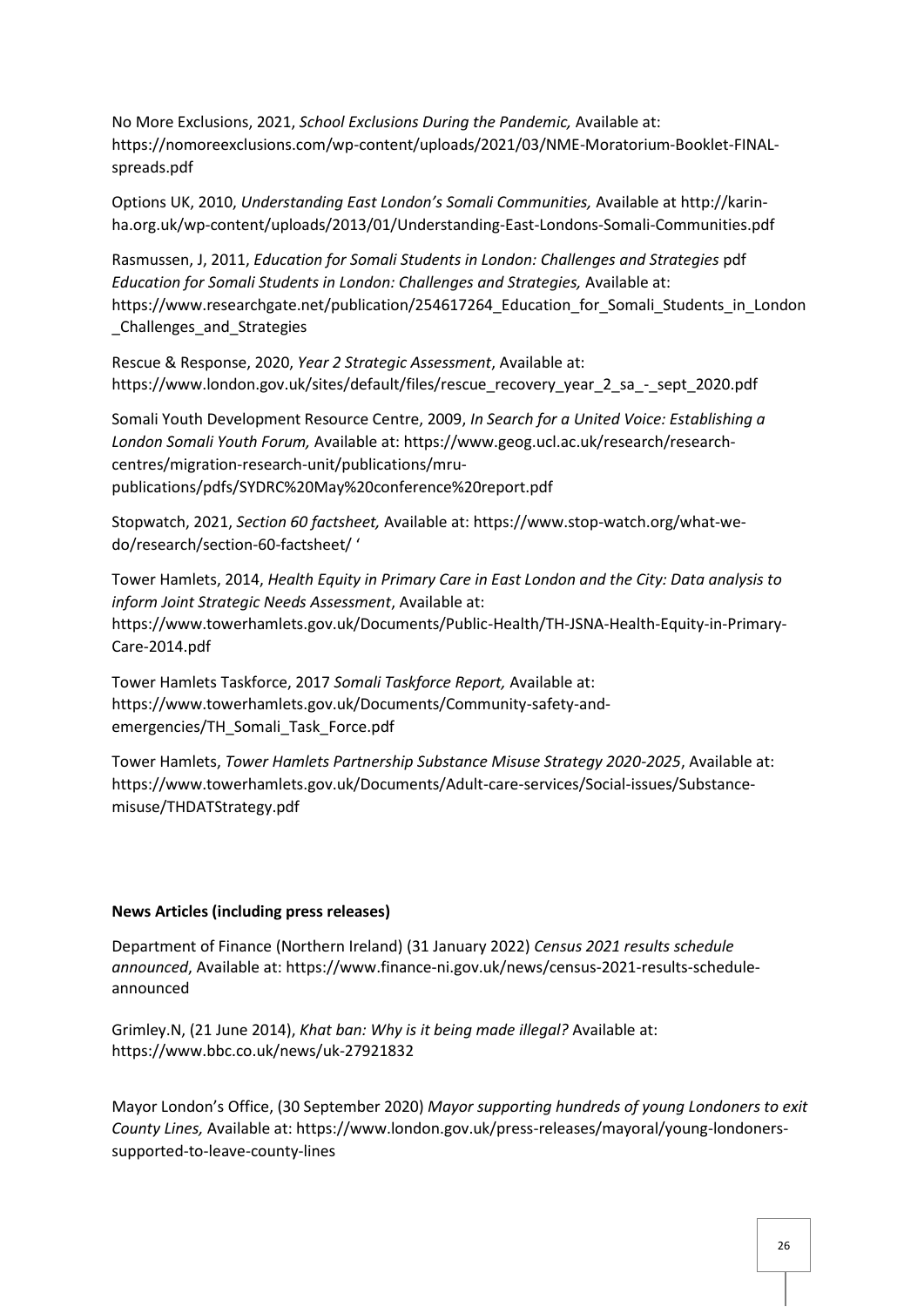#### **Websites**

Gov.uk, *List of ethnic groups,* Available at: https://www.ethnicity-facts-figures.service.gov.uk/styleguide/ethnic-groups) Last accessed: 11/06/22

Gov.uk, *Hate crime, England, and Wales, 2019 to 2020,* Available at: https://www.gov.uk/government/statistics/hate-crime-england-and-wales-2019-to-2020/hatecrime-england-and-wales-2019-to-2020

Metropolitan Police, *Stop & Search Dashboard: Metropolitan Police*, Available at: https://www.met.police.uk/sd/stats-and-data/met/stop-and-search-dashboard/ Last accessed: 09/03/22

Mind, *Safe Space Community,* Available at: https://www.mithn.org.uk/get-involved/safe-spacecommunity/ Last accessed: 11/06/22

Tower Hamlets, *Somali Task force,* Available at: https://www.towerhamlets.gov.uk/lgnl/community\_and\_living/Somali\_Task\_force.aspx Last accessed: 11/06/22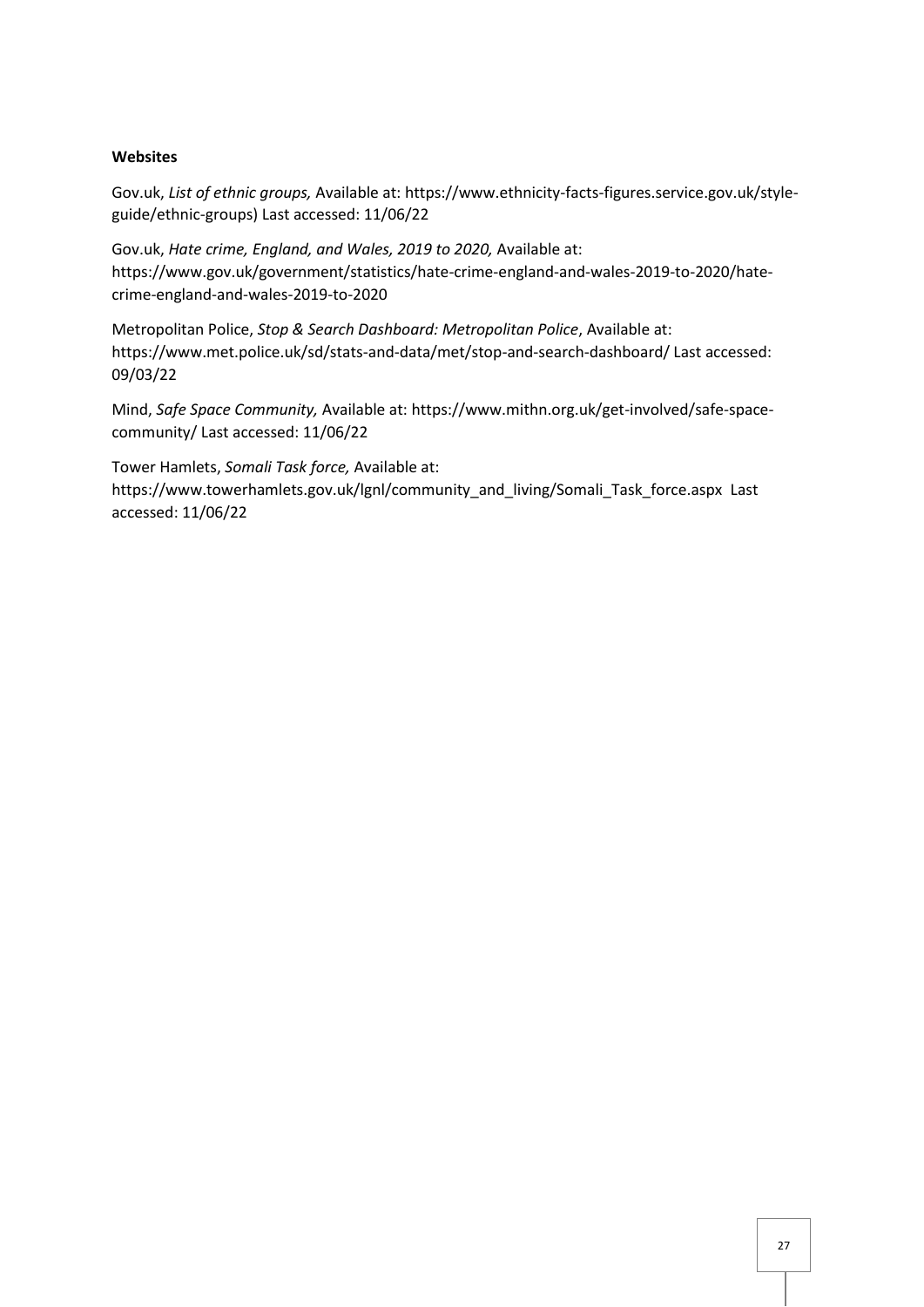# **Contributor(s)**

**Aara Syed**



**With thanks to:**

**Mukhtar Yusuf**

**Mohamed Faisal Basha**

**Kadeem Marshall-Oxley**

**& The focus group participants!**